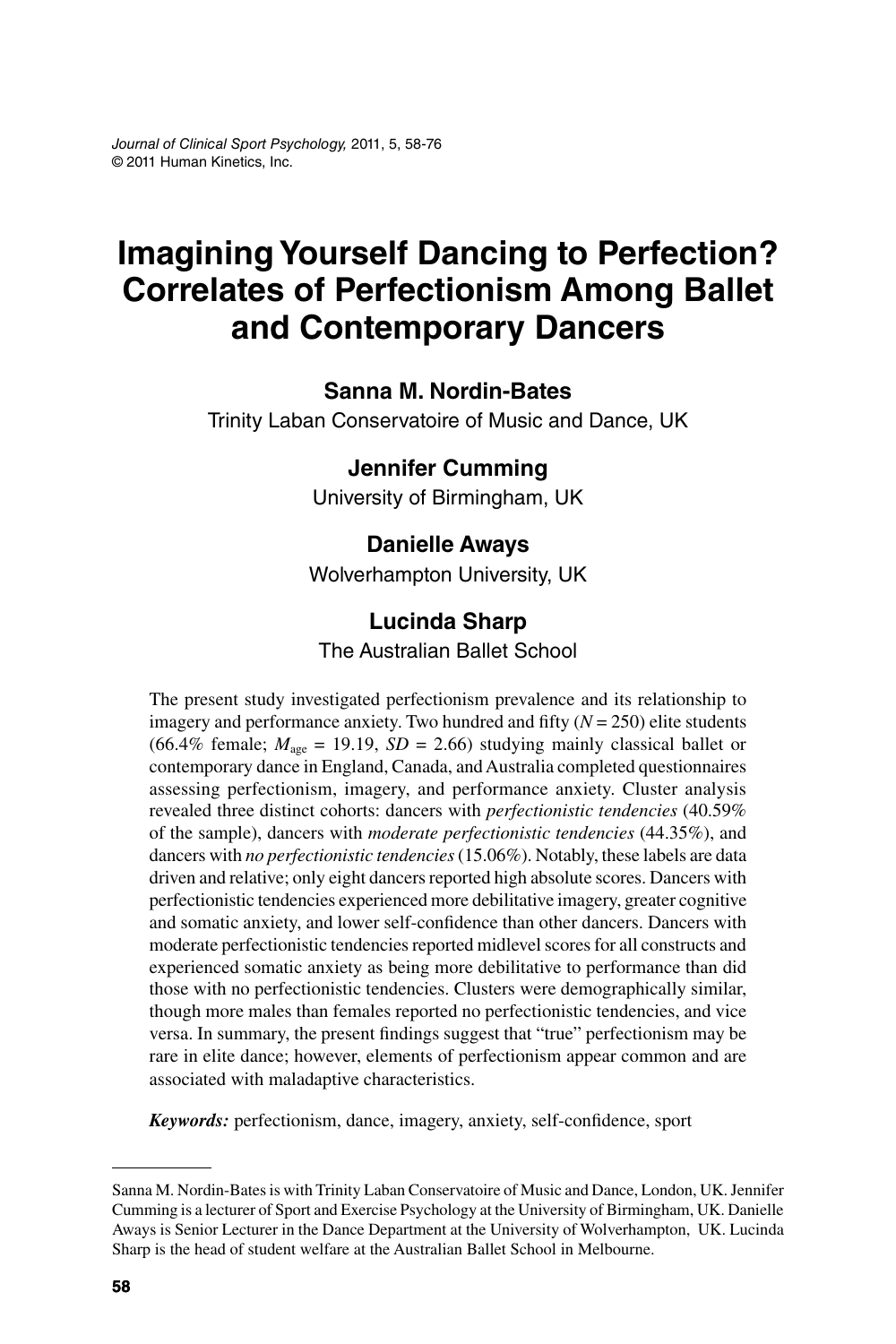It is often argued that dancers are perfectionists: self-critical sticklers for detail who drive themselves rigorously toward ever-moving targets—technical and artistic perfection (Hamilton, 1998; Sharp, 2005). Moreover, it is frequently implied that this single-minded dedication is not only necessary to reach the highest ranks but is also an admirable trait. For example, an article about dancing legend Rudolf Nureyev described him as follows:

Everyone, audiences and dancers alike, went into raptures about this exceptional dancer, his amazing elevation, his ability to remain suspended in midair at the highest point of his jumps, his sense of drama, his magnetic presence. . . . He had an unquenchable thirst, wanting to know everything, dance everything, learn everything concerning his profession and concerning all the arts. . . . He was never satisfied with the results. (Ciolkovitch, 2008)

Despite anecdotes like this, few studies exist that verify whether perfectionism is prevalent among dancers and what this might mean for their psychological well-being. To examine these questions, it is important to first define what is meant by perfectionism as a construct.

Even a cursory glance at the perfectionism literature reveals a multitude of conceptualizations, definitions, and measurement tools, but two main schools of thought emerge. One is based around thinking of perfectionism as something that is either *self-oriented* (striving for perfection due to internal drives), *other-oriented* (holding others to one's own perfectionistic standards), or *socially prescribed* (striving for perfection due to perceived external pressures or expectations; Hewitt & Flett, 1991). The second has focused on perfectionism as having distinct subcomponents of personal qualities including the setting of high *personal standards*, a tendency to experience great *concern over mistakes* and *doubts about actions* (i.e., doubting whether performance is ever good enough), as well as interpersonal qualities including perceptions of high *parental expectations* and *parental criticism* (Frost, Marten, Lahart, & Rosenblate, 1990).

While the debate as to what are the "true" components of perfectionism is likely to continue, two key dimensions emerge repeatedly even from studies based on different theoretical frameworks. These dimensions, *high personal standards* and *concern over mistakes*, have also been construed as the "driver" variables behind the numerous dual-approach conceptualizations of perfectionism. Such conceptualizations, including those described by Slade and Owens (1998) and Stoeber and Otto (2006), suggest that there are two distinct types of perfectionism. One is said to be driven by a desire for success and to be characterized by a positive, approachoriented striving for perfection and the setting of challenging goals. Such persons would likely score high on the *personal standards* factor mentioned above. As an example, Gould, Dieffenbach, and Moffett (2002) described a sample of Olympic athletes as perfectionists based on the organized way in which they strived toward highly challenging personal goals. Because it is viewed as healthy and as resulting in positive outcomes, Slade and Owens have suggested that such perfectionism should be encouraged.

Another form of perfectionism is characterized by a far less favorable avoidance-oriented striving to avert negative outcomes (including imperfection), with *concern over mistakes* and *doubts about actions* being defining features. Despite efforts to avoid negative outcomes on the part of these individuals, this form of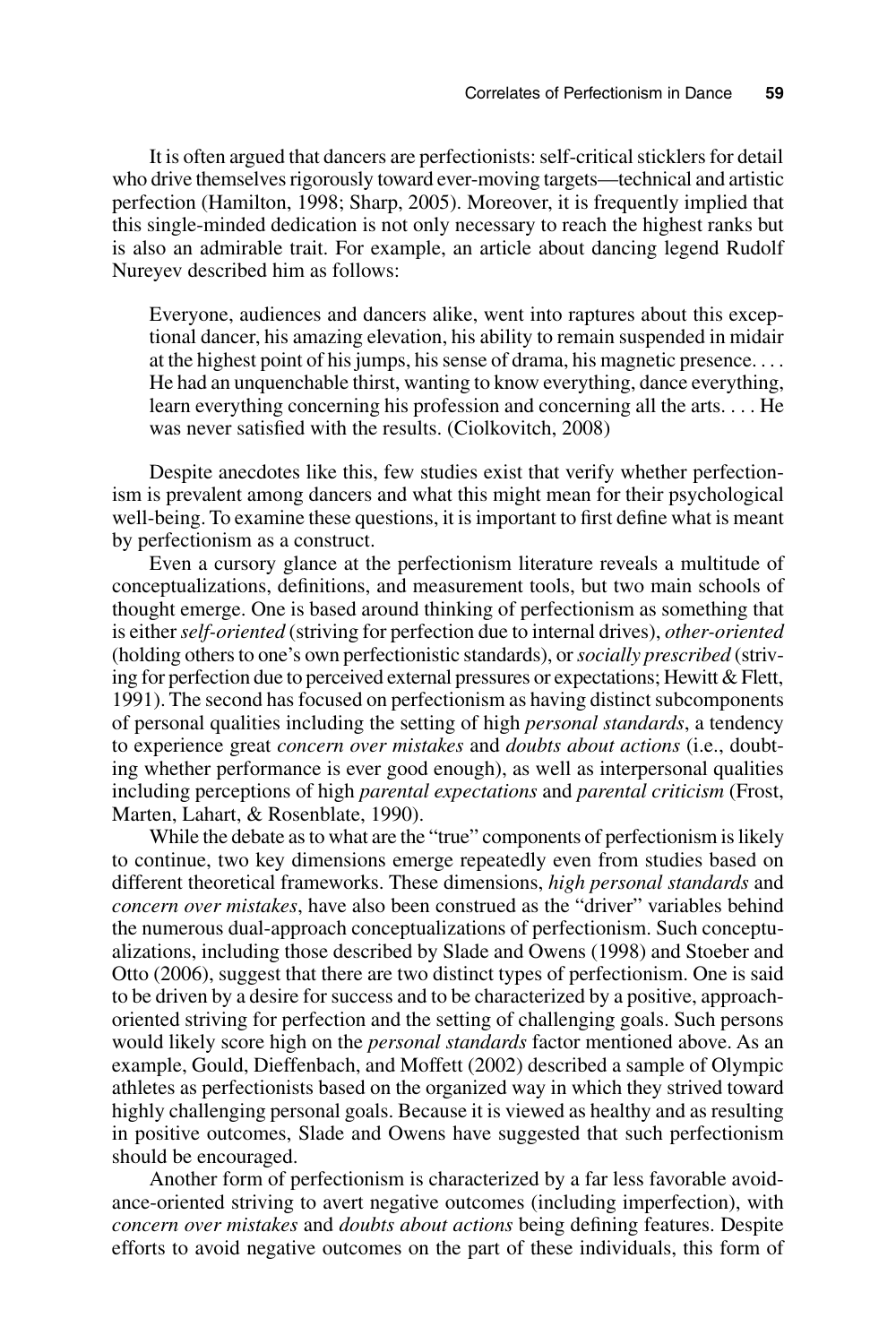perfectionism has been found to result in a range of maladaptive effects, notably in the area of well-being (e.g., emotional suppression; Bergman, Nyland, & Burns, 2007; Slade & Owens, 1998).

The theoretical propositions and findings from mainstream psychology have been adapted to sport in several ways. To date, no perfectionism measure has been developed specifically for dance. A recent study by Kronvall Parkinson, Hanrahan, Stanimirovic, and Sharp (2007) employed two measures originally developed in the clinical domain to comprehensively measure the dimensions of perfectionism across sport and dance domains: the Frost Multidimensional Perfectionism Scale (Frost et al., 1990) and the Positive and Negative Perfectionism Scale (PANPS; Terry-Short, Owens, Slade, & Dewey, 1995). It was found that while no differences existed in positive perfectionism (i.e., striving for positive outcomes) among basketball players, gymnasts, and ballet dancers, the latter group scored higher on negative perfectionism (i.e., striving to avoid negative outcomes).

Although several studies appear to support a dual-approach conceptualization of perfectionism (Bergman et al., 2007; Hall, Kerr, & Matthews, 1998; Kronvall Parkinson et al., 2007; Slade & Owens, 1998), there is also evidence that even so-called positive perfectionism sometimes results in negative outcomes. Flett and Hewitt (2006) have argued that positive perfectionism results, at least partly, from a fear of failure and avoidance motives. At least two studies indicate that not just negative perfectionism but also its "positive" counterpart is significantly associated with disturbed or disordered eating (Haase, Prapavessis, & Owens, 2002; Terry-Short et al., 1995). Thus, we agree with Flett and Hewitt that "the time has come for theorists and researchers in the perfectionism field to take a much closer look at the notion of positive perfectionism and determine whether it really is a healthy form of behavior that yields positive outcomes" (p. 474) and consequently heed their call to conduct research on perfectionism and its correlates. We do so within the context of dance because research progress in dance lags behind that in sport, and extant data indicate that perfectionism in dance might be more negative than in sport (Kronvall Parkinson et al., 2007).

## **Perfectionism in Dance**

To identify persons as perfectionists, a common method adopted in the literature has been to use cluster analyses (Martinent & Ferrand, 2007; Parker, 1997; Rice & Slaney, 2002; Wang, Slaney, & Rice, 2007). Such an approach allows insight into the multidimensional nature of psychological characteristics in a different way than examinations of how *degrees* of perfectionism are related to various correlates (as is done in studies relying on bivariate correlations; Martinent & Ferrand, 2007). It also allows examination of perfectionism *prevalence* for a sample by simply counting the number of individuals within each cluster. Therefore, the current study adopted a cluster analytic approach to attain the primary aim of our research: to examine the prevalence of perfectionism among a sample of preprofessional dancers. This population was considered of interest because of its high levels of commitment to an activity subject to regular, high levels of evaluative threat (Frost & DiBartolo, 2002). The choice of population also served to extend previous findings that have focused on dance students (Krasnow, Mainwaring, & Kerr, 1999; Kronvall Parkinson et al., 2007).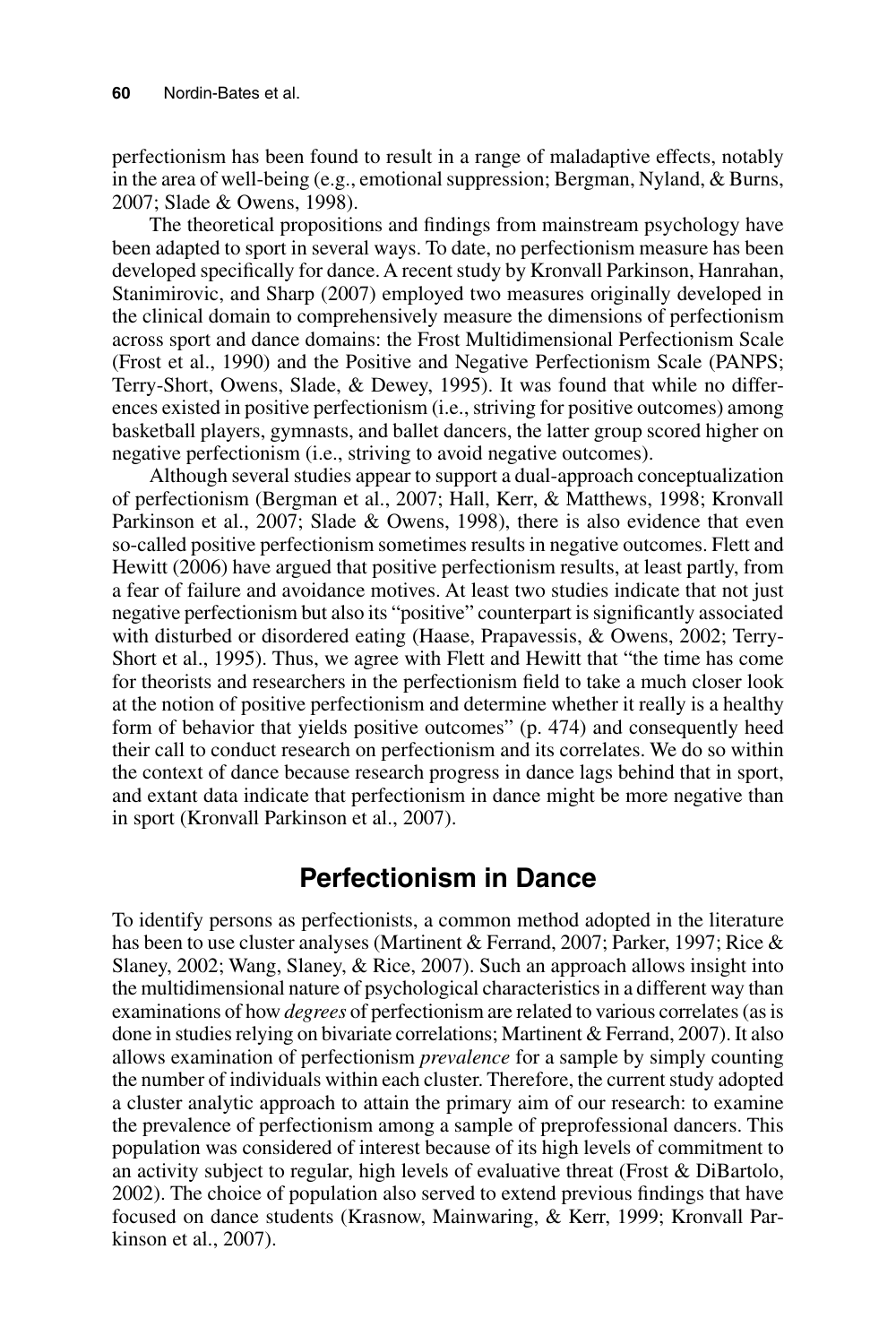Dance research has focused largely on classical ballet. This is significant because ballet has been criticized as being more authoritarian, less flexible, and more focused on appearance than sensation in comparison with, for instance, contemporary dance (e.g., Jackson, 2005; Morris, 2003). To date, only one study has compared the perfectionistic tendencies of ballet and contemporary dancers (Krasnow et al., 1999). It was found that ballet and modern dancers did not differ in their degree of maladaptive perfectionism (i.e., on dimensions of parental criticism, concern over mistakes, and doubts about action); however, the sample size was very small  $(n = 35)$ , and no comparison was made concerning personal standards (i.e., the aspect of perfectionism sometimes seen as more positive). For these reasons, it was considered valuable to consider dance genre when examining the prevalence of perfectionism in the current study.

## **Perfectionism and Imagery**

The potential relationships between perfectionism and imagery have only been partly explored and then only as part of investigations into related but different constructs (Flett, Hewitt, Blankstein, & Gray, 1998; Frost & Henderson, 1991; Liston, Frost, & Mohr, 2003). From these investigations, it emerged that perfectionists do experience cognitions, including images, related to their perfectionistic personality. For instance, Frost and Henderson found that perfectionists were more likely to report cognitions such as "I dream of being perfect" and debilitative imagery such as "Images of me making a mistake clog my mind." Flett et al. took these findings a step further by reporting that university students with greater frequencies of perfectionistic cognitions were more likely to report images indicating a fear of failure as well as greater negative affect, anxiety, depression, and lower life satisfaction.

Imagery research in sport, exercise, and dance focuses primarily on facilitative imagery such as the frequency with which performers imagine themselves performing skills well (for a review see Murphy, Nordin, & Cumming, 2008). Debilitative imagery, such as seeing oneself fall or imagining one's anxiety spiraling out of control, has received far less research attention. It is known that professional dancers do experience debilitative images at least some of the time (Nordin & Cumming, 2005), but there is a lack of quantitative investigation into how frequent such images may be. To extend the research into perfectionistic cognitions outlined above, part of the second aim of the current study was to compare subgroups of dancers with different perfectionism profiles (i.e., clusters) on their self-reported frequencies of facilitative and debilitative imagery.

## **Perfectionism and Anxiety**

Studies in sport (e.g., Frost & Henderson, 1991; Hall et al., 1998; Koivula, Hassmén, & Fallby, 2002; Martinent & Ferrand, 2007), dance (Carr & Wyon, 2003; McLean & Sharp, 1999), and mixed arts (Mor, Day, Flett, & Hewitt, 1995) collectively indicate that greater perfectionistic tendencies (particularly concern over mistakes) are associated with the experience of anxiety. By contrast, holding high personal standards has been positively related to self-confidence (Hall et al.) and self-esteem (Koivula et al.). The most recent dance study found no relationships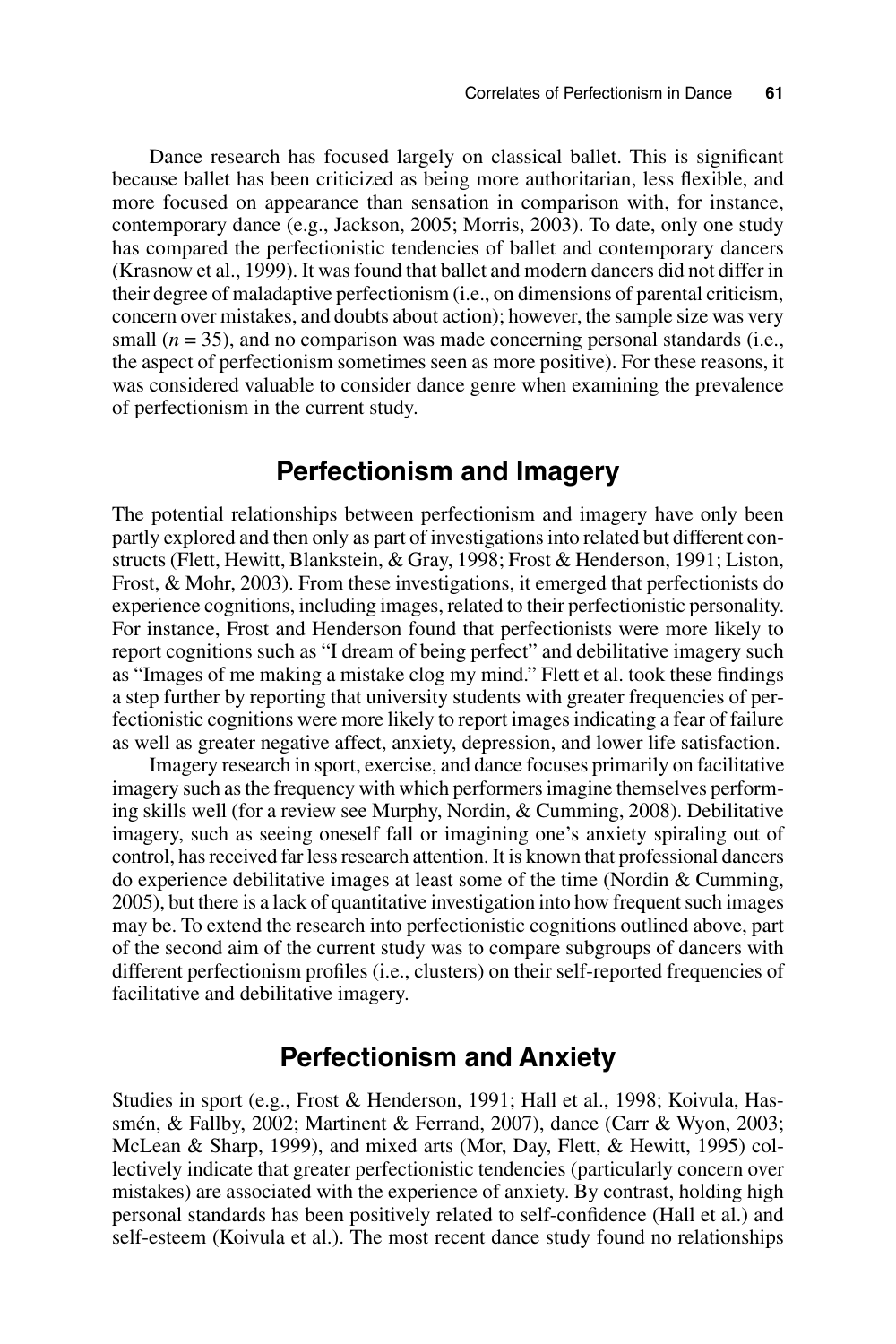between perfectionism and state anxiety in a mixed athlete-dancer sample (Kronvall Parkinson et al., 2007), a result that may or may not be due to the small sample size ( $N = 33$ , of which  $n = 12$  ballet).

Potential relationships between perfectionism and anxiety direction (interpretation of symptoms associated with anxiety) also remain relatively unexplored, despite sport research indicating that direction may be a stronger predictor of performance than anxiety intensity (Hanton, Neil, & Mellalieu, 2008). To our knowledge, only two studies have examined whether perfectionism is associated with anxiety direction in sport (Martinent & Ferrand, 2007; Mor et al., 1995). In both studies, individuals who scored higher on more negative aspects of perfectionism were also more debilitated by their anxiety symptoms. Recent work in dance has highlighted how professional dancers interpret cognitive and somatic anxiety symptoms differently and that anxiety interpretation is important in learning to manage anxiety (Walker & Nordin-Bates, 2010). The present study aimed to build on this work by being the first to employ a relatively large dance-specific sample to examine anxiety and its relationships to perfectionism.

In summary, the aims of this study were twofold. First, we examined the prevalence of perfectionism among elite dance students using a cluster analytic approach. As part of this goal, we were interested in exploring whether perfectionism was more common among ballet dancers than among contemporary dancers. Second, we examined whether the subgroups of dancers distinguished based on their perfectionism scores also differed on two potential correlates of perfectionism: imagery (facilitative and debilitative) and anxiety (intensity and direction).

## **Method**

## **Participants**

Two hundred and fifty dancers  $(N = 250)$  originally took part in the study, 66.4% of whom were female and 23.6% of whom were male; 10% did not report their sex. Participants trained primarily in classical ballet or contemporary dance in Australia  $(n = 52$  contemporary,  $n = 49$  ballet), Canada  $(n = 50$  contemporary,  $n = 46$  ballet), and England ( $n = 25$  contemporary,  $n = 28$  ballet). They represented conservatoires (39.2%), vocational schools (30.8%), and universities (30.0%). The dancers ranged in age from 15 to 36 years, but were mostly 18–20 years of age  $(M = 19.19, SD =$ 2.66). They had taken part in their main dance type (ballet or contemporary) for an average of 8.33 years ( $SD = 4.27$ ) and had an average of 7.60 ( $SD = 5.48$ ) years of additional experience in the other dance style (ballet for contemporary dancers and vice versa). Overall, they had danced in any style for an average of 12.34 years  $(SD = 4.18)$  and been in their current school for 2.54 years  $(SD = 1.54)$ . At the time of the study, they danced for an average of 26.17 hr per week  $(SD = 7.67)$ .

### **Materials**

**Demographic Information.** Participants were categorized according to the main dance type for their school or course (ballet or contemporary). Other demographic information obtained included age, sex, country of residence, and the number of years of participation in ballet, contemporary, any type of dance, and in their current institution. Participants also indicated the number of hours they currently/typically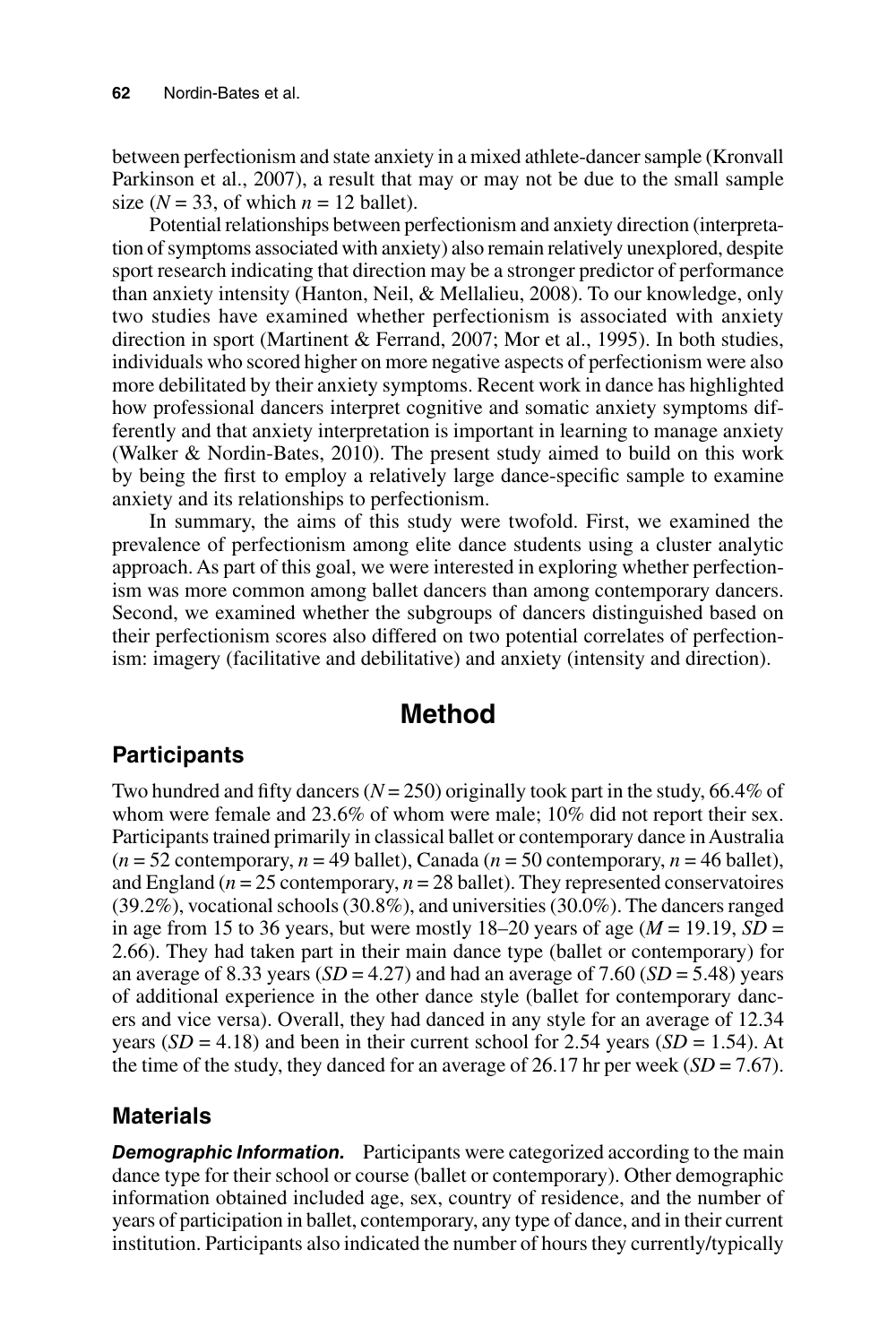danced per week and the type of institution they attended (university dance degree, conservatoire, or vocational school).

*Competitive Trait Anxiety Inventory-2 (CTAI-2).* The CTAI-2 (Albrecht & Feltz, 1987) assesses how performers typically feel in relation to competing. For our purposes, however, the word *performance* was substituted for the word *competition*. The CTAI-2 comprises three subscales of nine items each: cognitive anxiety, somatic anxiety, and self-confidence. Items are scored on a Likert scale ranging from 1 (*not at all*) to 4 (*very much so*), with total intensity scores ranging from 9 to 36. In addition to intensity, anxiety perceptions were assessed using Jones and Swain's (1992) direction component. This dimension asks performers to indicate their perceptions of the various symptoms using a Likert scale ranging from  $-3$ (*very debilitative*) to +3 (*very facilitative*) via 0 (*unimportant*). Thus, the range of total intensity scores is -27–27. The CTAI-2 is the successful adaptation of a state anxiety measure (the CSAI-2; Martens et al., 1990) to a trait anxiety measure and adequate validity and reliability information exists for the state measure (e.g., Jones & Swain, 1995; Martens et al., 1990; Mellalieu, Hanton, & O'Brien, 2004).

**Dance Imagery Questionnaire (DIQ).** The DIQ (Nordin & Cumming, 2006) assesses the frequency with which dancers experience various types of imagery. The scale comprises 16 items within four subscales: technique, mastery, goal, and role and movement quality imagery. The DIQ yields scores for each subscale or an overall score and has established validity and reliability (Nordin & Cumming, 2006, 2008). The present study used an adapted DIQ in which each item was stated in the original manner but also in the "reversed" manner (i.e., stated negatively) in an attempt to capture debilitative imagery. For instance, the original item "I imagine specific skills (e.g., a jump, a pirouette) being performed perfectly" was reversed to state "I imagine specific skills (e.g., a jump, a pirouette) being performed badly." Thus, this version of the DIQ was comprised of 32 items. Participants indicated their answers on a Likert scale ranging from 1 (*never*) to 7 (*very often*). For the purposes of the current study, overall scale scores were used for facilitative and debilitative imagery. See Table 1 for Cronbach's alpha scores.

*Perfectionism Inventory.* The Perfectionism Inventory (PI; Hill et al., 2004) was designed to capture the multidimensional nature of perfectionism among individuals in their everyday lives. The PI captures a person's tendency to *strive for excellence*, hold *high standards for others*, their *planfulness* and *organization*, as well as *perceived pressure* from parents, *concerns over mistakes*, their *need for approval*, and *rumination*. The first four subscales combine into a factor labeled *conscientious perfectionism,* while the latter four combine into a factor called *selfevaluative perfectionism*. We chose the PI because it is more comprehensive than either of the other two major measures (i.e., the Frost MPS and the Hewitt MPS; Frost & Henderson, 1991; Hewitt & Flett, 1991) by integrating constructs from both (Hill et al.). Hill et al. established that the PI is reliable and valid. Given that our focus was on perfectionism in dance, minor amendments were made. First, the organization subscale was dropped because it did not easily translate to dance (i.e., it was difficult to make items such as "I clean my home often" dance specific). The noninclusion of an organization subscale also has a precedent, with previous research making similar decisions based on low intersubscale correlations or poor model fit (e.g., Tashman, 2005). A second step in making the PI dance specific was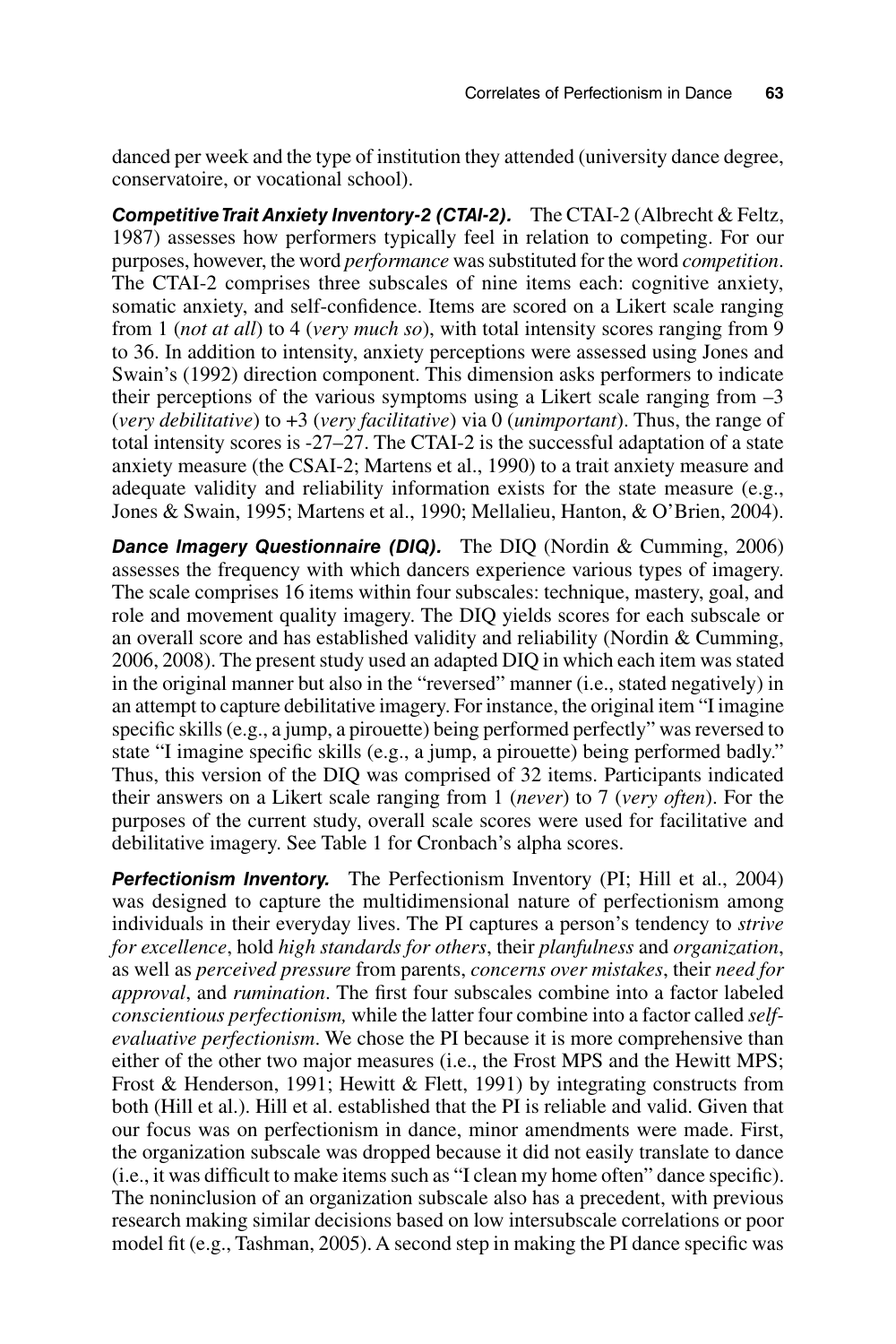reconceptualizing the parental pressure subscale to reflect teacher pressure, with all references to parents altered to reflect teachers. One other minor amendment was altering the item "After I turn a project in, I can't stop thinking of how it could have been better" to "After I complete a dance assessment or performance, I can't stop thinking of how it could have been better." Participants were instructed to think about their life in dance when answering the questions, not their lives in general. These changes reflect findings by Dunn, Gotwals, and Dunn (2005), which suggested that perfectionism is a domain-specific construct (see Table 1). Altogether, the dance specific PI comprised 51 items falling into seven subscales. All items were rated on a Likert scale ranging from 1 (*strongly disagree*) to 5 (*strongly agree*).

## **Procedure**

**Pilot Study.** A sample of university dance students (*n* = 13) participated in a pilot study. They were mostly female (76.9%), ranged in age from 20 to 21 years, and were trained in contemporary dance. The aim of the pilot study was to establish whether the original and "reversed" versions of the DIQ were perceived to be facilitative and debilitative as intended. To this end, participants provided the demographic information outlined above and completed the modified DIQ. In addition, they scored each item on a direction scale similar to that of Jones and Swain (1992) described above. That is, they answered the question "When you have this image, do you normally regard it as hurtful (debilitative) or helpful (facilitative) in relation to your dancing?" on a Likert scale ranging from –3 (*very debilitative*) to +3 (*very facilitative*) via 0 (*unimportant*) for each of the 32 items. A paired samples *t* test confirmed that participants perceived the original DIQ to be significantly more facilitative ( $M = 1.27$ ,  $SD = 0.79$ ) than the "reversed" DIQ  $(M = -1.44, SD = 1.19), t(12) = 6.43, p < .01.$ 

*Main Study.* Once the study had been approved by the University Ethics Committee, participants were recruited by five researchers (one in Canada, two in Australia, two in England). Recruitment took place via directors in elite institutions (vocational schools, conservatoires, university level dance programs) where students were training to become professional dancers. The order of questionnaires was counterbalanced so as to avoid ordering effects, and a definition of imagery was provided (as per Nordin & Cumming, 2006). After agreeing to participate in the study, participants received an information letter and provided informed consent before completing the questionnaires. Measures were completed in approximately 20–30 min, and participation took place before, during, or after practice sessions.

## **Results**

## **Preliminary Analyses**

Study variables were standardized using *z* scores (i.e., mean of 0, standard deviation of 1), and the multivariate distributions were inspected for normality by calculating Mahalanobis distance values. Using a criterion of  $p < .001$  (Tabachnick & Fidell, 2007), these were evaluated as a  $\chi^2$  with *n*-1 degrees of freedom, where *n* is equal to the number of variables (i.e., 169). Nine cases had a value greater than 213 and were subsequently deleted, and two were discarded due to incomplete data sets,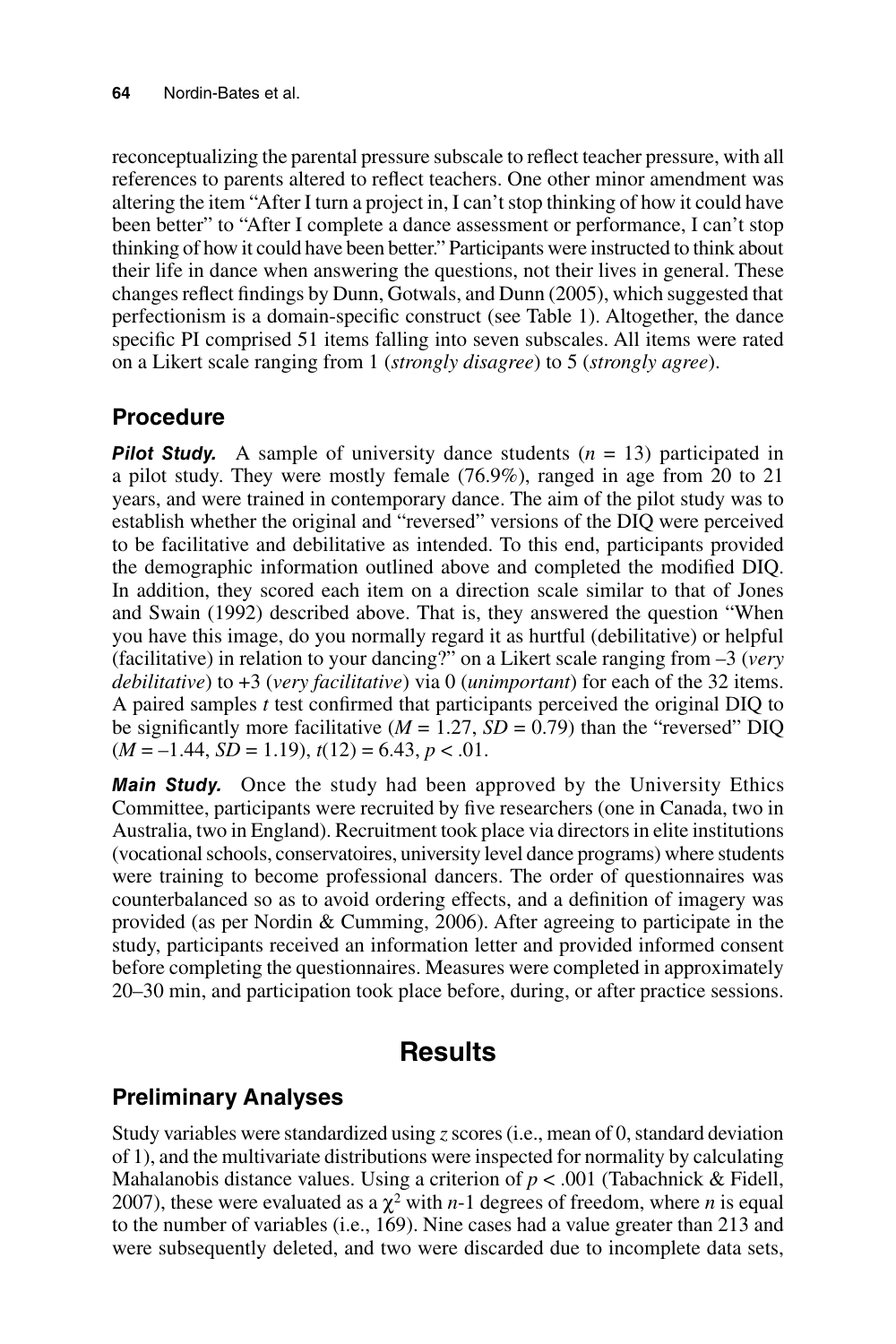leaving a final sample of 239 participants. The internal reliability of each subscale was adequate with Cronbach's alpha values ranging from 0.74 to 0.89 (see Table 1). To better understand how variables were related, bivariate correlations between PI subscales, imagery types, and anxiety constructs were calculated next; these are also displayed in Table 1. On the whole, PI subscales were positively intercorrelated; facilitative and debilitative imagery as well as self-confidence were related to the conscientious and self-evaluative perfectionism constructs in varying ways; and anxiety intensities were positively related to perfectionism, but most strongly to the self-evaluative components. For anxiety direction, the opposite was true.

### **Cluster Analyses**

To profile the dancers, a combination of hierarchical and nonhierarchical cluster analytic techniques was employed (Gore, 2000; Hair, Anderson, Tatham, & Black, 2005) using the standardized scores of the perfectionism subscales. The hierarchical cluster analysis was conducted from random seed points using a Ward's method of linkage and a squared Euclidean distance measure. The resulting dendogram indicated that a 3-cluster solution existed in the data. This number of clusters is also in line with previous research (Grzegorek, Slaney, Franze, & Rice, 2004; Rice & Ashby, 2007; Rice & Slaney, 2002). The cluster centers emerging from the hierarchical analysis were then used as the initial seed point to achieve the final solution with a nonhierarchical cluster analysis (i.e., K-means). The solution converged in six iterations and was subsequently validated by randomly dividing the sample and repeating all of the procedures. The results of these two analyses were compared with the original solution, and were found to be consistent in both the number of groups that emerged from the data as well as the similarity in cluster profiles.

A criterion *z* score of  $\pm$  0.5 (e.g., Harwood, Cumming, & Fletcher, 2004; Hodge & Petlichkoff, 2000; Wang & Biddle, 2001) was employed to label the cluster centers of each group as *low, moderate*, or *high* for each perfectionism subscale. That is, *z* scores ranging between –.5 to + .5 were assigned a *moderate* label. Scores above this range were labeled as *high*, where as scores falling below this range were labeled as *low*. Of the original 250 participants, nine were excluded for falling outside the Mahalanobis distance cutoff values, and two were discarded due to incomplete data sets. Of the remaining 239 participants, Cluster 1 was found to contain 36 dancers (15.06% of the sample) with low scores on every subscale. The 106 dancers in Cluster 2 (44.35%) had moderate scores on every subscale. Finally, Cluster 3 contained 97 dancers (40.59%) with high scores on every subscale except *high standards for others* and *planfulness*, which were labeled as moderate.

A MANOVA confirmed that significant multivariate differences existed between the cluster groups on their scores on the perfectionism subscales: Pillai's Trace = 0.91,  $F(14, 374) = 22.36$ ,  $p < .001$ , partial  $\eta^2 = 0.46$ . Significant univariate effects for *concern over mistakes*,  $F(2, 192) = 113.07$ ,  $p < .001$ , partial  $\eta^2 = 0.54$ ; *need for approval, F*(2, 192) = 97.90,  $p < .001$ , partial  $\eta^2 = 0.51$ ; *high standards for others*,  $F(2, 192) = 27.06$ ,  $p < .001$ , partial  $\eta^2 = 0.22$ ; *perceived teacher pressure*,  $F(2, 192) = 51.65, p < .001$ , partial  $\eta^2 = 0.35$ ; *planfulness*,  $F(2, 192) = 35.02, p <$ .001, partial  $η^2 = 0.27$ ; *striving for excellence*,  $F(2, 192) = 70.23$ ,  $p < .001$ , partial  $\n **n**<sup>2</sup> = 0.42$ ; and *rumination*,  $F(2, 192) = 130.71$ ,  $p < .001$ , partial  $\n **n**<sup>2</sup> = 0.58$  were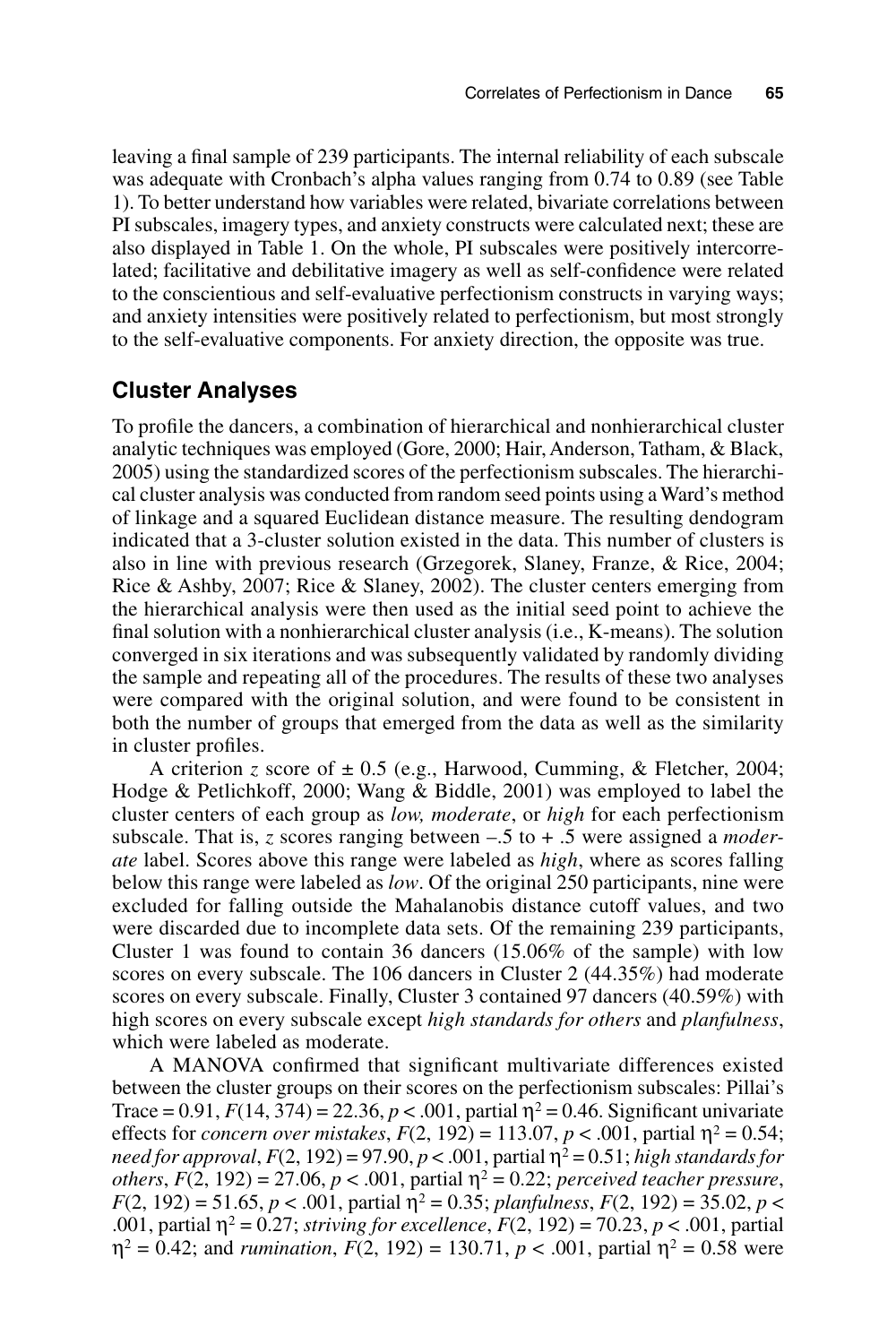| Table 1 Bivariate Correlations and Cronbach's Alpha Statistics for Perfectionism, Imagery, and Anxiety Variables |           |           |          |           |           |         |          |        |   |   |   |          |   |             |
|------------------------------------------------------------------------------------------------------------------|-----------|-----------|----------|-----------|-----------|---------|----------|--------|---|---|---|----------|---|-------------|
|                                                                                                                  |           | ິ         | ო        | 4         | ۱Ω        | ဖ       |          | ∞      | თ | Ş | F | <u>언</u> | చ | $\dot{a}$   |
| Concern                                                                                                          |           |           |          |           |           |         |          |        |   |   |   |          |   |             |
| over mis-                                                                                                        |           |           |          |           |           |         |          |        |   |   |   |          |   |             |
| takes                                                                                                            | (0.86)    |           |          |           |           |         |          |        |   |   |   |          |   |             |
| Need for                                                                                                         |           |           |          |           |           |         |          |        |   |   |   |          |   |             |
| approval                                                                                                         | $0.70**$  | (0.85)    |          |           |           |         |          |        |   |   |   |          |   |             |
| Perceived                                                                                                        |           |           |          |           |           |         |          |        |   |   |   |          |   |             |
| teacher                                                                                                          |           |           |          |           |           |         |          |        |   |   |   |          |   |             |
| pressure                                                                                                         | $0.37**$  | $0.33**$  | (0.78)   |           |           |         |          |        |   |   |   |          |   |             |
| Rumination                                                                                                       | $0.76**$  | $0.69**$  | $0.41**$ | (0.83)    |           |         |          |        |   |   |   |          |   |             |
| Striving for                                                                                                     |           |           |          |           |           |         |          |        |   |   |   |          |   |             |
| excellence                                                                                                       | $0.44**$  | $0.37**$  | $0.54**$ | $0.58***$ | (0.74)    |         |          |        |   |   |   |          |   |             |
| Planfulness                                                                                                      | $0.29**$  | $0.37***$ | $0.29**$ | $0.28**$  | $0.29***$ | (0.83)  |          |        |   |   |   |          |   |             |
| High stan-<br>dards for                                                                                          |           |           |          |           |           |         |          |        |   |   |   |          |   |             |
| others                                                                                                           | $0.29***$ | $0.20**$  | $0.26**$ | $0.27***$ | $0.25**$  | $0.16*$ | (0.83)   |        |   |   |   |          |   |             |
| Facilitative                                                                                                     |           |           |          |           |           |         |          |        |   |   |   |          |   |             |
| imagery                                                                                                          | $-0.02$   | 0.04      | $0.35**$ | 0.09      | $0.25**$  | $0.14*$ | $0.20**$ | (0.89) |   |   |   |          |   |             |
|                                                                                                                  |           |           |          |           |           |         |          |        |   |   |   |          |   | (continued) |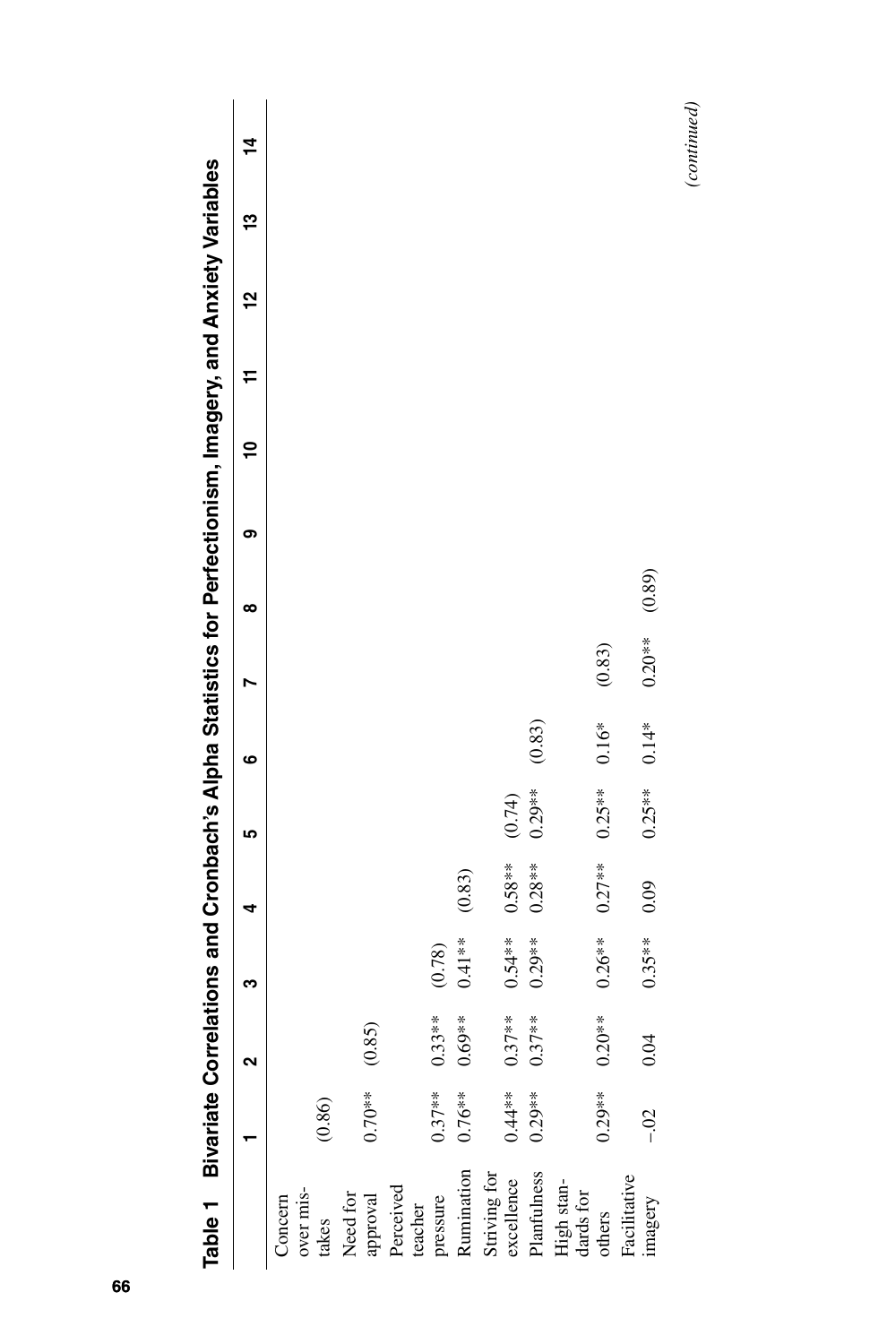|                                       |           |                   | ო                                     |          | LŊ                | ဖ        |         | ထ        | တ        | ₽         |           | <u>ي</u> | ఞ        | $\tilde{4}$ |
|---------------------------------------|-----------|-------------------|---------------------------------------|----------|-------------------|----------|---------|----------|----------|-----------|-----------|----------|----------|-------------|
| <b>Debilitative</b><br>imagery        |           | $0.47**$ $0.40**$ | $0.23**$                              | $0.39**$ | $0.15*$           | 0.01     | 0.09    | 0.06     | (0.88)   |           |           |          |          |             |
| Cognitive<br>anxiety<br>intensity     | $0.48***$ | $0.49**$          | $0.22**$                              | $0.47**$ | $0.22**$          | 0.12     | iÒ-     | $-0.03$  | $0.56**$ | (0.87)    |           |          |          |             |
| Cognitivie<br>anxiety<br>direction    | $-.18**$  | $-20**$           | $-17*$                                | $-23**$  | $\Xi$             | $-0.4$   | 0.01    | 0.01     | $-12$    | $-33**$   | (0.84)    |          |          |             |
| Somatic<br>anxiety<br>intensity       | $0.37**$  | $0.33**$          | $0.22**$                              | $0.33**$ | $\overline{0.11}$ | $0.21**$ | 0.05    | $-0.5$   | $0.41**$ | $0.62**$  | $-29**$   | (0.79)   |          |             |
| direction<br>Somatic<br>anxiety       | $-13$     | $-21**$           | $-0.02$                               | $-15*$   | $-0.5$            | $-0.02$  | $-06$   | 0.07     | $-15*$   | $-33**$   | $0.68***$ | $-20**$  | (0.76)   |             |
| confidence<br>Self-                   | $-.35**$  | $-29**$           | $-0.4$                                | $-28**$  | $-0.2$            | $-06$    | $0.13*$ | $0.21**$ | $-28**$  | $-.51***$ | $0.26**$  | $-.50**$ | $0.20**$ | (0.86)      |
| Note. Cronbach's alpha statistics are |           |                   | displayed in brackets on the diagonal |          |                   |          |         |          |          |           |           |          |          |             |

Table 1 (continued) **Table 1** *(continued)*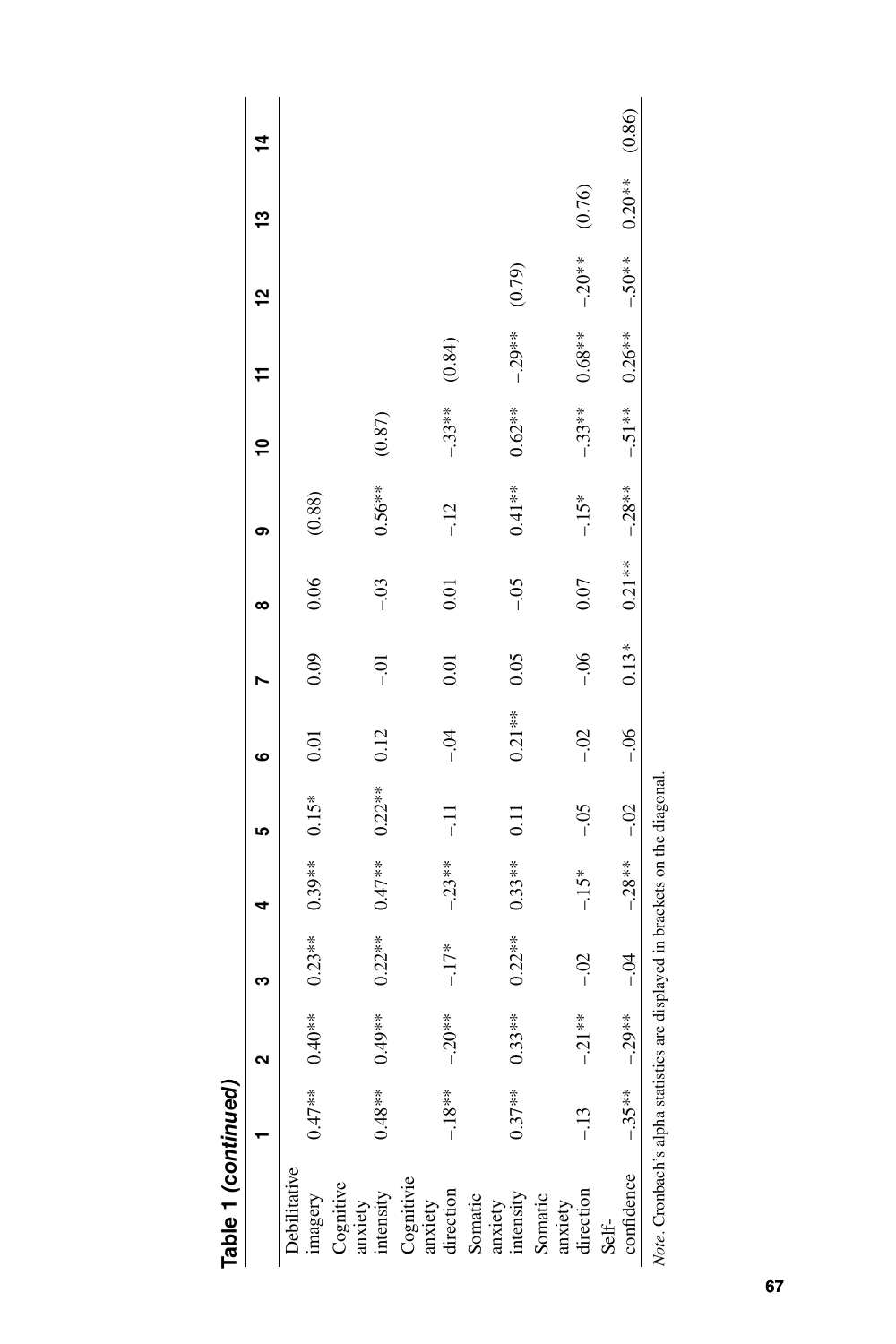found. In line with the assigned *low, moderate*, and *high* labels, Tukey HSD post hoc tests revealed that dancers in Cluster 3 reported significantly higher scores than dancers in Cluster 2, who in turn reported significantly higher scores than dancers in Cluster 1 for all subscales except *high standards for others* and *planfulness*. For these subscales, no significant difference was found in the scores reported by dancers in Cluster 2 and Cluster 3. Each cluster was then named according to their aforementioned profile. Dancers in Cluster 1 were labeled as having *no perfectionistic tendencies* because of their low scores on every subscale. Similarly, dancers in Cluster 2 were considered to exhibit *moderate perfectionistic tendencies*. Dancers in Cluster 3 were labeled as having *perfectionistic tendencies* due to their consistently high scores.

## **Relative vs. Absolute Scores**

The labels above are data-driven in that they were chosen to represent the standardized (relative) scores for each group. However, it is important to note that each cluster still represents a range of scores (see Table 2 for standard deviations), and thus the term "perfectionist" was not used, even for the cluster with the highest scores. As encouraged by Hodge and Petlichkoff (2000), we examined the actual strength of the participants' ratings by interpreting the unstandardized (absolute) scores. We did this on a case-by-case basis by calculating the number of individuals who yielded average scores  $\geq 4$  for every subscale; this represents dancers who *agree somewhat* or *strongly agree* with the PI items. Nineteen dancers did so for conscientious perfectionism and 30 for self-evaluative perfectionism. Only eight dancers did so for both.

## **Cluster Membership**

The demographic characteristics of each cluster group were examined next. Four separate 1-way ANOVAs indicated that no differences existed between cluster groups in their age, years of experience in their main dance type, total numbers of years dancing in any dance type, and the average number of hours they currently danced per week. Chi square tests also indicated that there was an equal distribution of dancers across cluster groups according to their country of dance training (Australia, Canada, or England), dance type (ballet or contemporary), and their type of school (conservatoire, university, or vocational school). However, a significant chi square test result was found for gender:  $\chi^2(2) = 13.38$ ,  $p = 0.001$ , indicating an uneven distribution of males and females across cluster groups. Examination of the actual and expected frequencies suggested that more males than expected reported no perfectionistic tendencies; conversely, more females than expected reported perfectionistic tendencies. Demographic characteristics and the unstandardized means, standard deviations, and standardized scores for all perfectionism subscales are reported in Table 2 according to cluster group.

## **Group Differences**

*Facilitative and Debilitative Imagery.* A MANOVA determined whether the cluster groups (independent variable) differed in their facilitative and debilitative imagery (dependent variables). An overall multivariate effect was found, Pillai's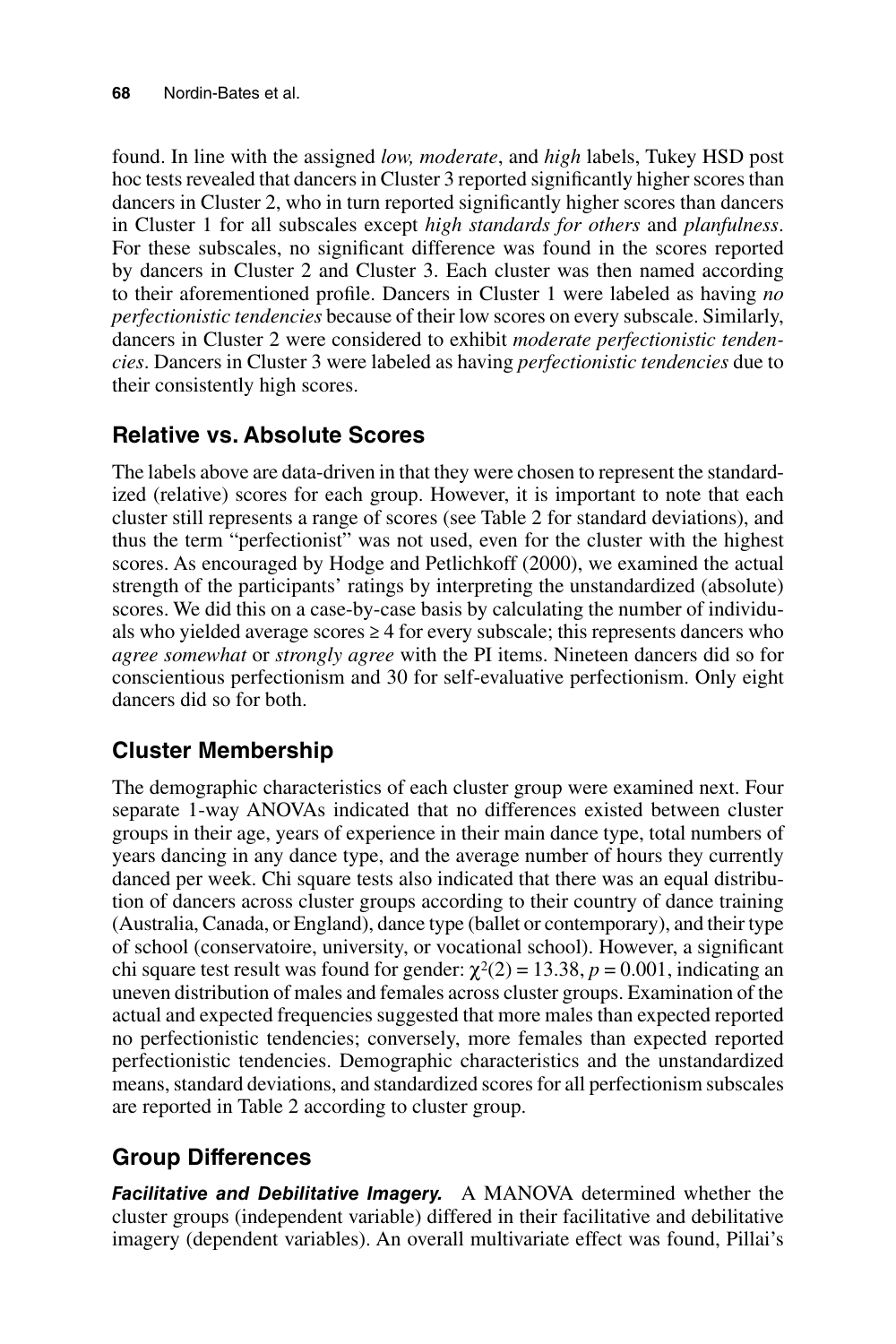|                                                                                                                                                                                                                                               |                               |                |         |                   | <b>Cluster Groups</b>                              |         |       |                                          |      |
|-----------------------------------------------------------------------------------------------------------------------------------------------------------------------------------------------------------------------------------------------|-------------------------------|----------------|---------|-------------------|----------------------------------------------------|---------|-------|------------------------------------------|------|
|                                                                                                                                                                                                                                               | No Perfectionistic Tendencies | $(n = 36)$     |         |                   | Moderate Perfectionistic<br>Tendencies $(n = 106)$ |         |       | Perfectionistic Tendencies<br>$(n = 97)$ |      |
|                                                                                                                                                                                                                                               | z                             | S <sub>2</sub> | N       | z                 | S <sub>D</sub>                                     | N       | z     | S <sub>2</sub>                           | N    |
| Demographics                                                                                                                                                                                                                                  |                               |                |         |                   |                                                    |         |       |                                          |      |
| Age                                                                                                                                                                                                                                           | 19.22                         | 2.61           |         | 19.57             | 3.16                                               |         | 19.22 | 2.61                                     |      |
| Years of dance experience                                                                                                                                                                                                                     | 11.97                         | 4.02           |         | 12.40             | 4.43                                               |         | 11.97 | 4.02                                     |      |
| Hours currently danced<br>per week                                                                                                                                                                                                            | 26.53                         | 8.97           |         | 26.14             | 7.89                                               |         | 26.00 | 6.82                                     |      |
| Perfectionism Subscales                                                                                                                                                                                                                       |                               |                |         |                   |                                                    |         |       |                                          |      |
| Concern over mistakes                                                                                                                                                                                                                         | 1.90 <sup>ab</sup>            | 0.60           | $-0.96$ | $2.34^{b}$        | 0.55                                               | $-0.46$ | 3.43  | 0.59                                     | 0.87 |
| Need for approval                                                                                                                                                                                                                             | 2.62 <sup>ab</sup>            | 0.74           | $-1.05$ | 3.23 <sup>b</sup> | 0.67                                               | $-0.37$ | 4.21  | 0.48                                     | 0.80 |
| High standards for others                                                                                                                                                                                                                     | 1.93 <sup>ab</sup>            | 0.70           | $-0.98$ | 2.84              | 0.66                                               | 0.07    | 3.09  | 0.85                                     | 0.29 |
| Perceived teacher pressure                                                                                                                                                                                                                    | 2.90 <sup>ab</sup>            | 0.54           | $-1.06$ | $3.44^{b}$        | 0.52                                               | $-0.21$ | 3.96  | 0.52                                     | 0.63 |
| Planfulness                                                                                                                                                                                                                                   | 2.79 <sup>ab</sup>            | 0.66           | $-1.03$ | 3.47 <sup>b</sup> | 0.57                                               | $-0.08$ | 3.86  | 0.64                                     | 0.45 |
| Striving for excellence                                                                                                                                                                                                                       | 2.88ab                        | 0.65           | $-1.23$ | 3.55 <sup>b</sup> | 0.57                                               | $-0.20$ | 4.13  | 0.41                                     | 0.68 |
| Rumination                                                                                                                                                                                                                                    | 2.23 <sup>ab</sup>            | 0.60           | $-1.25$ | 2.95 <sup>b</sup> | 0.57                                               | $-0.36$ | 3.91  | 64.0                                     | 0.84 |
| Note: $a =$ significantly lower than the moderate perfectionistic tendencies group; $b =$ significantly lower than the perfectionistic tendencies group; Scale range for per-<br>fectionism subscales is $1-5$ . $N = 239$ final participants |                               |                |         |                   |                                                    |         |       |                                          |      |

Table 2 Cluster Profiles **Table 2 Cluster Profiles**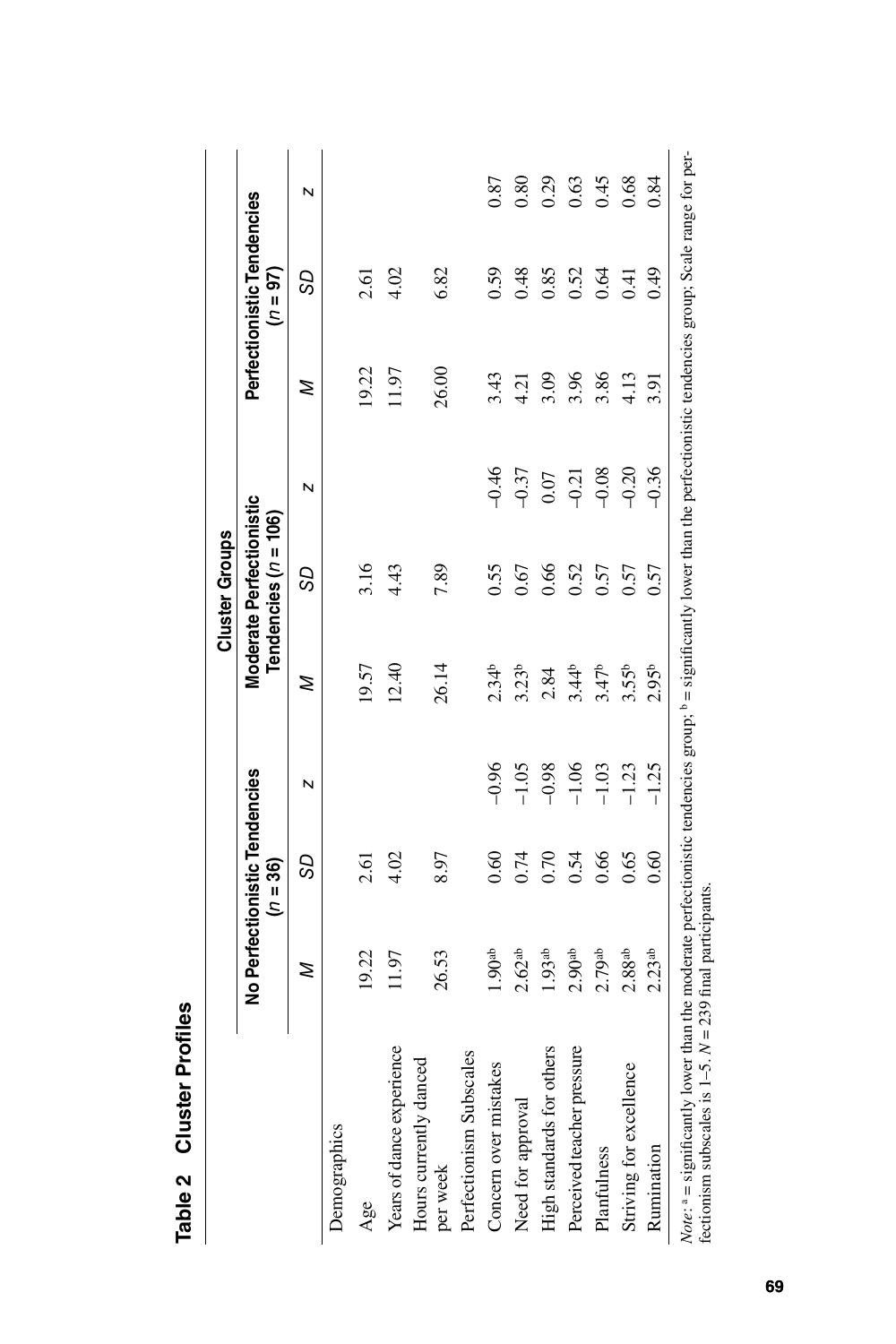Trace = 0.10,  $F(4, 414) = 5.20$ ,  $p < .001$ , partial  $\eta^2 = 0.05$ . At the univariate level, significant difference between the cluster groups was found for only for debilitative imagery,  $F(2, 207) = 9.49$ ,  $p < .001$ , partial  $\eta^2 = 0.08$ . A Tukey HSD post hoc test revealed that the perfectionistic tendency group reported more debilitative imagery than the other two groups.

*Trait Anxiety and Self-Confidence.* A second MANOVA was carried out to determine whether differences existed between the cluster groups (independent variable) in trait cognitive anxiety (intensity and direction), trait somatic anxiety (intensity and direction), and trait self-confidence (dependent variables). A significant multivariate effect was found: Pillai's Trace =  $0.21$ ,  $F(10, 380)$  = 4.46,  $p < .001$ , partial  $\eta^2 = 0.11$ , followed by significant univariate effects for cognitive anxiety intensity,  $F(2, 193) = 15.81$ ,  $p < .001$ , partial  $\eta^2 = 0.14$ ; somatic anxiety intensity,  $F(2, 193) = 10.12$ ,  $p < .001$ , partial  $\eta^2 = 0.10$ ; somatic anxiety direction,  $F(2, 193) = 7.05$ ,  $p = 0.001$ , partial  $\eta^2 = 0.07$ ; and self-confidence,  $F(2, 193) = 7.05$ ,  $p = 0.001$ , partial  $\eta^2 = 0.07$ ; and self-confidence,  $F(2, 193) = 7.05$ ,  $p = 0.001$ , partial  $\eta^2 = 0.07$ ; and self-193) = 5.61,  $p = 0.004$ , partial  $\eta^2 = 0.06$ . Tukey HSD post hoc tests indicated that dancers in the group with perfectionistic tendencies reported a significantly higher intensity of both cognitive and somatic anxiety and lower self-confidence than the other two groups. The group with no perfectionistic tendencies viewed their somatic anxiety symptoms as more facilitative to performance than the other two groups. The unstandardized means and standard deviations for the imagery, trait anxiety, and self-confidence subscales are reported in Table 3 according to cluster group.

|                                  |                          |                    | <b>Cluster Groups</b>                                                         |       |                                 |                        |
|----------------------------------|--------------------------|--------------------|-------------------------------------------------------------------------------|-------|---------------------------------|------------------------|
|                                  | Tendencies<br>$(n = 36)$ | No Perfectionistic | <b>Moderate</b><br><b>Perfectionistic</b><br><b>Tendencies</b><br>$(n = 106)$ |       | <b>Tendencies</b><br>$(n = 97)$ | <b>Perfectionistic</b> |
|                                  | М                        | SD                 | М                                                                             | SD    | М                               | SD                     |
| Imagery                          |                          |                    |                                                                               |       |                                 |                        |
| Facilitative                     | 4.95                     | 1.00               | 5.19                                                                          | 0.76  | 5.23                            | 0.83                   |
| Debilitative                     | 2.70 <sup>b</sup>        | 0.73               | 2.92 <sup>b</sup>                                                             | 0.86  | 3.40                            | 1.06                   |
| <b>Trait Performance Anxiety</b> |                          |                    |                                                                               |       |                                 |                        |
| Cognitive anxiety (intensity)    | 18.74 <sup>b</sup>       | 5.66               | 20.47 <sup>b</sup>                                                            | 5.45  | 24.47                           | 5.76                   |
| Cognitive anxiety (direction)    | $-0.13$                  | 9.48               | $-3.51$                                                                       | 11.11 | $-5.08$                         | 9.96                   |
| Somatic anxiety (intensity)      | 18.13 <sup>b</sup>       | 4.19               | 19.34 <sup>b</sup>                                                            | 4.81  | 22.01                           | 4.82                   |
| Somatic anxiety (direction)      | 3.32 <sup>ab</sup>       | 6.72               | $-1.88$                                                                       | 7.62  | $-1.84$                         | 6.48                   |
| Self-confidence                  | 24.23 <sup>b</sup>       | 4.38               | 23.49 <sup>b</sup>                                                            | 5.07  | 21.27                           | 5.22                   |

**Table 3 Mean Differences in Imagery and Trait Performance Anxiety and Self-Confidence According to Cluster Groups**

*Note*: <sup>a</sup> = significantly different from the moderate perfectionistic tendencies group; <sup>b</sup> = significantly different from the perfectionistic tendencies group.  $N = 239$  final participants.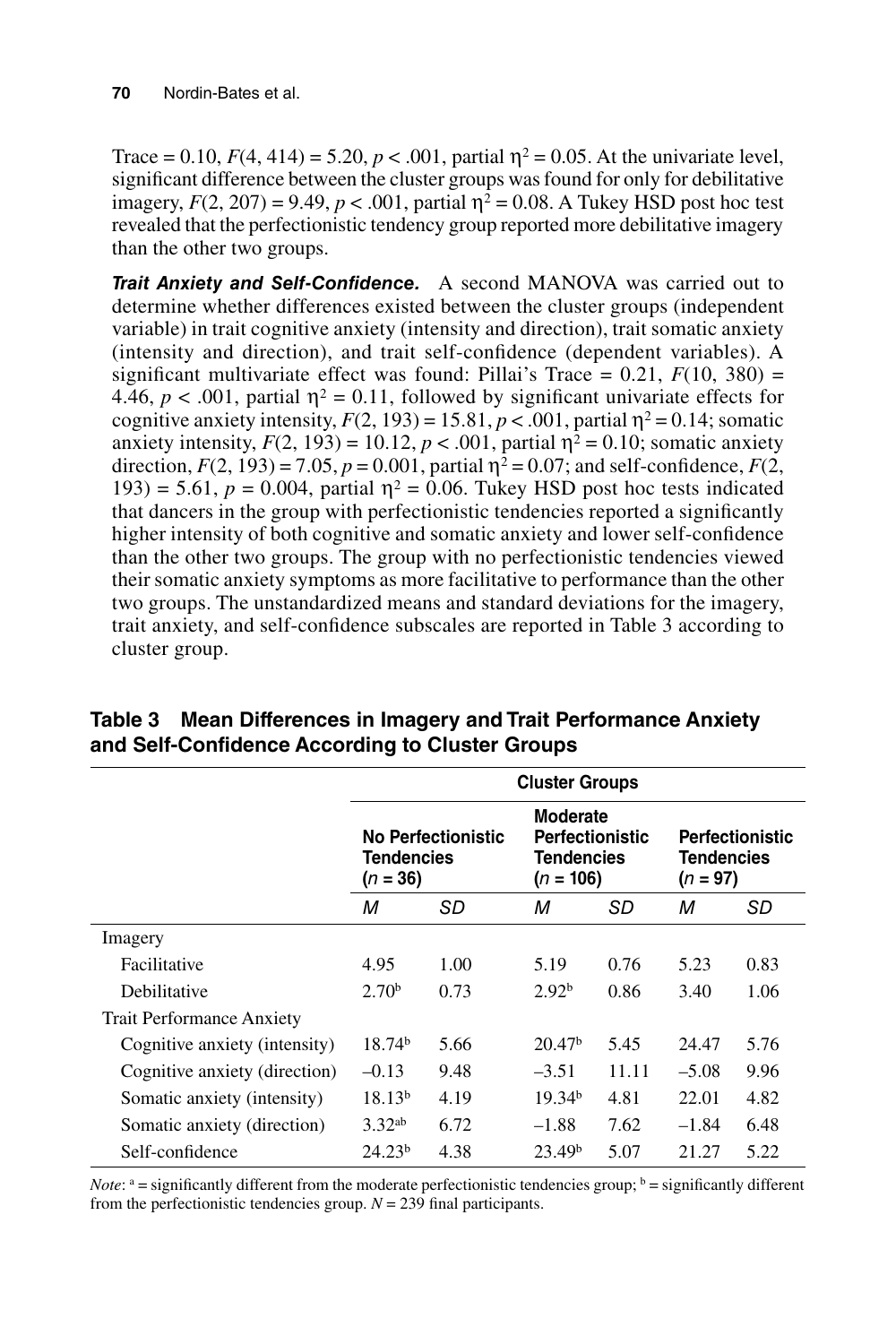## **Discussion**

The aim of the current study was to examine the prevalence of perfectionism among elite ballet and contemporary dancers using a cluster analytic approach. In addition, links between perfectionism and two potential correlates were explored, namely imagery and anxiety. It was found that three distinct groups emerged from the sample data: one with perfectionistic tendencies, one with moderate tendencies, and one with no such tendencies. The existence of three clusters is consistent with previous research (e.g., Rice & Ashby, 2007), but the profiles of these clusters are unique in that they appear to exist on a continuum from low to high scores on perfectionism and correlates. By contrast, Rice and Ashby identified nonperfectionists, maladaptive perfectionists, and adaptive perfectionists. Overall, the prevalence may be considered high, with 40.59% of the current sample forming the perfectionistic tendencies cluster and only 15.06% classed as reporting no such tendencies. While this is the first study of its kind to examine prevalence of perfectionism among dancers, the results do support anecdotal claims that elite dancers are often perfectionistic (e.g., Hamilton, 1998; Sharp, 2005). It is important to note, however, that the label "perfectionist" is not a definite one because there is no cut-off value above which persons may be considered perfectionists and below which persons may be considered nonperfectionists. Doing so is currently impossible because neither the PI (Hill et al., 2004) nor any other existing perfectionism questionnaire acts as a validated diagnostic tool. We therefore opted for the term "perfectionistic tendencies" rather than "perfectionists." To explore the notion of prevalence further, we therefore also calculated the number of individuals who displayed consistently high scores across the subscales of the PI said to comprise conscientious and self-evaluative perfectionism. Only a small portion of the sample did so (19 for conscientious and 30 for self-evaluative), and only a very small subgroup (3.2%) scored highly for both forms of perfectionism. Altogether, these findings suggest that "true" perfectionism is rare, but that elements of perfectionism are common among high-level ballet and contemporary dancers. Still, since multiple measures of perfectionism exist and controversy remains over what perfectionism really is, these findings should be interpreted with some caution. For instance, the PI includes subscales relating to rumination and need for approval, and the aforementioned analysis would have required dancers to score highly for these constructs to be labeled as perfectionists. By contrast, measures such as the MPS (Frost et al., 1990; Hewitt & Flett, 1991) do not include subscales capturing these constructs and thus high scores on the MPS could perhaps be yielded by a different proportion of individuals.

We were also interested in examining whether any differences in prevalence existed between the two dance forms and found that there was equal representation of dancers training in ballet and contemporary dance across all cluster groups. This is a valuable finding given the criticisms that are sometimes leveled at ballet (i.e., that it can be more authoritarian, inflexible, and appearance-focused than contemporary dance; Jackson, 2005; Morris, 2003). Further research is required to better establish which elements of both personality (e.g., self-esteem) and environment (e.g., the motivational climate, leadership styles) may affect dancers' perfectionism over time and whether such variables differ between dance styles. Findings further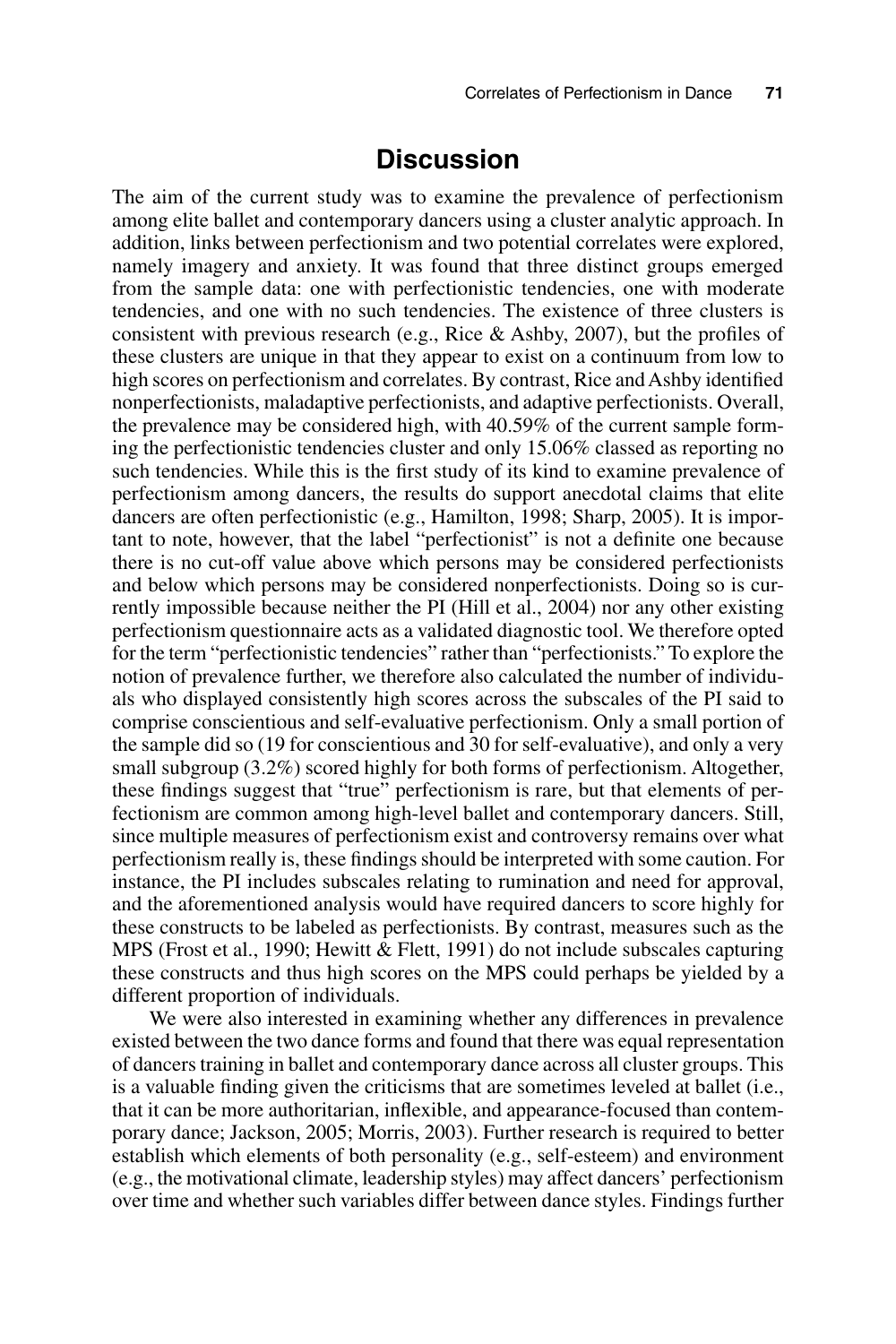indicated that dancers with perfectionistic tendencies did not differ from those with moderate tendencies nor those with no perfectionistic tendencies on most demographic information such as age, years of dance experience, hours spent training, country of dance training, or type of school (conservatoire, university, or vocational school). The multicountry design of our study lends validity to our finding that elements of perfectionism are prevalent in the Western elite dance training of today and is not specific to a particular country or dance genre. The only demographic variable that did differ between clusters was gender, revealing that the male dancers reported fewer perfectionistic tendencies than did the female dancers. It is possible that this finding is due to the lower numbers of males in dance, which means less competition for placement in top schools, roles, and jobs, but this issue requires further exploration.

It was clear that dancers with perfectionistic tendencies fared less well than their peers without such tendencies on the correlates examined, and that perfectionistic tendencies do not need to be particularly strong in order for difficulties to be apparent. For instance, they reported experiencing more debilitative imagery, greater intensities of both cognitive and somatic anxiety, and lower self-confidence than other groups. Moreover, they perceived their somatic anxiety as predominantly debilitative, while the group with no perfectionistic tendencies perceived it to be mostly facilitative. These findings extend previous research on perfectionism and anxiety in sport and the arts (e.g., Carr & Wyon, 2003; Frost & Henderson, 1991; Hall et al., 1998; Koivula et al., 2002; Martinent & Ferrand, 2007; Mor et al., 1995; McLean & Sharp, 1999) beyond examining intensity of symptoms, to highlighting that differences between those with and without perfectionistic tendencies also exist with regards to anxiety direction. Findings also extend the research concerning perfectionistic cognitions and imaginal processes (Flett et al., 1998; Frost  $\&$ Henderson; Liston et al., 2003) into dance.

Interestingly, no significant differences emerged between the cluster groups on facilitative imagery; this suggests that although those with perfectionistic tendencies reported a greater striving for excellence than the other dancers, this was not matched by a greater use of imagery as a performance enhancement strategy. Instead, the groups differed on their debilitative imagery. More generally, the current study began to address the lack of research into debilitative imagery by establishing that elite dance students do not experience such images particularly often (see Table 3), but that dancers with perfectionistic tendencies do so more often than their peers without such tendencies. Further research is required to establish how dancers may learn to reduce the incidence of intrusive debilitative images while deliberately generating facilitative ones. They might, for instance, benefit from using imagery after rehearsals and performances that focuses not on what went wrong (i.e., rumination) but on what went well and why, as well as on constructive planning for future improvements. Moreover, it would be beneficial to extend the study of clinical perfectionism to sport and dance. For instance, it has been argued that eating disorders are a direct expression of such perfectionism (Shafran, Cooper, & Fairburn, 2002), and there is a greater prevalence of eating disorders in dance and aesthetic sports than in the general population (Smolak, Murnen, & Ruble, 2000).

It was clear that the group of dancers scoring midway between the perfectionistic tendency group and the group with no such tendencies on the perfectionism constructs also did so with regard to imagery and anxiety. This set of findings suggests that one does not have to be a "complete perfectionist" to suffer from some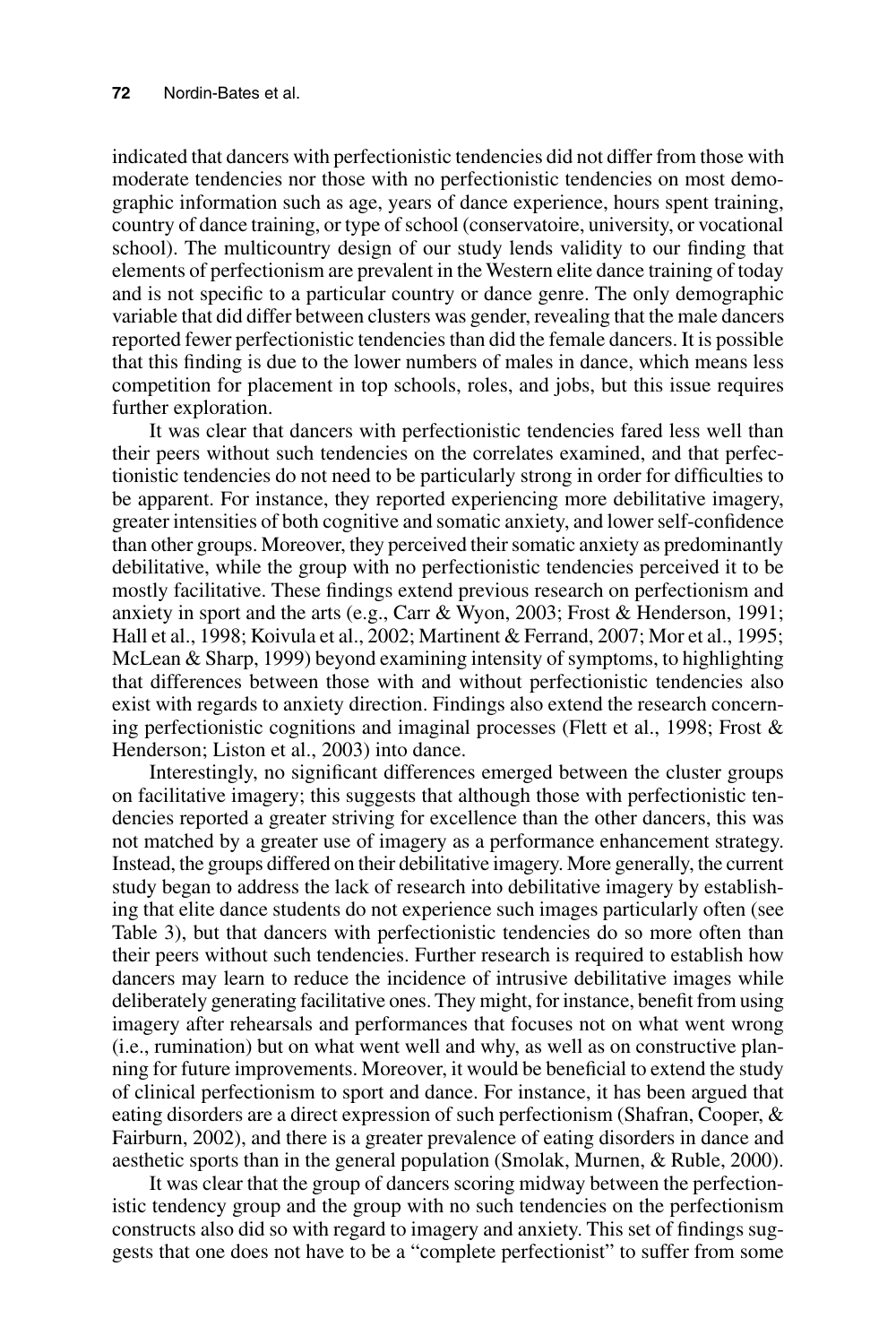of the associated debilitative characteristics. Simple bivariate correlations further supported such a conclusion, making it clear that the more a dancer reports certain aspects of perfectionism (i.e., the self-evaluative aspects) the more likely he or she is to also experience low self-confidence, heightened anxiety intensities, and interpret such intensities as being debilitative. Correlation analyses also clarified that striving for excellence was positively related to the more self-evaluative aspects of perfectionism and to cognitive anxiety and debilitative imagery (although the latter relationships were weaker).

Striving for excellence was unrelated to self-confidence and positively, though not strongly, related to facilitative imagery. Thus, at least when conceptualized in this manner, striving for excellence could not be considered a positive form of achievement striving. This contradicts the work of some researchers who have found that there exists a positive form of perfectionism, characterized by such a striving for excellence, or even a striving for perfection (e.g., Bergman et al., 2007; Hall et al., 1998; Kronvall Parkinson et al., 2007; Rice & Ashby, 2007; Slade & Owens, 1998; Stoeber & Otto, 2006). Instead, the findings are more congruent with the argument of Flett and Hewitt (2006) that even seemingly positive strivings to excel emerge from unhealthy origins such as fears of failing or a desire to avoid imperfections. Of course, this is speculative, as the current study was not designed to examine the origins of perfectionism, and our findings may be sample-specific or explained by our measurement approach. Nevertheless, it is interesting that no cluster emerged comprising dancers who reported high scores for striving for excellence (or, indeed, other conscientious perfectionism aspects) yet low scores on the self-evaluative aspects.

It is important to note that we captured perfectionism without the organization subscale and chose a domain-specific approach by instructing our participants to focus on their lives in and around dance, rather than their lives in general. Moreover, we focused on dance teacher pressures rather than parental pressures. These alterations likely mean that we yielded somewhat different results compared with what may have emerged if we used the PI in the original form or used another measurement tool. Despite these limitations, we believe that the study adds to the literature by using a tool that strives to integrate two measurement traditions (i.e., the two MPS questionnaires; Frost et al., 1990; Hewitt & Flett, 1991) and that was partly based on research indicating that perfectionism is domain-specific (Dunn et al., 2005).

## **Conclusion**

The present study found that elements of perfectionism are prevalent among preprofessional ballet and contemporary dance students training in one of three countries: England, Canada, and Australia. However, the conceptualization of perfectionism is critical because only a very small minority of our sample reported high scores on every single aspect of perfectionism. Cluster analyses identified three distinct sample groups. Dancers with perfectionistic tendencies reported the most debilitative imagery, greater anxiety intensities, less facilitative interpretations of their somatic anxiety, and lower levels of self-confidence. Dancers with no such tendencies reported more favorable characteristics, while a cohort labeled as having moderate perfectionistic tendencies reported moderate scores on these constructs. The research extends previous work in both sport and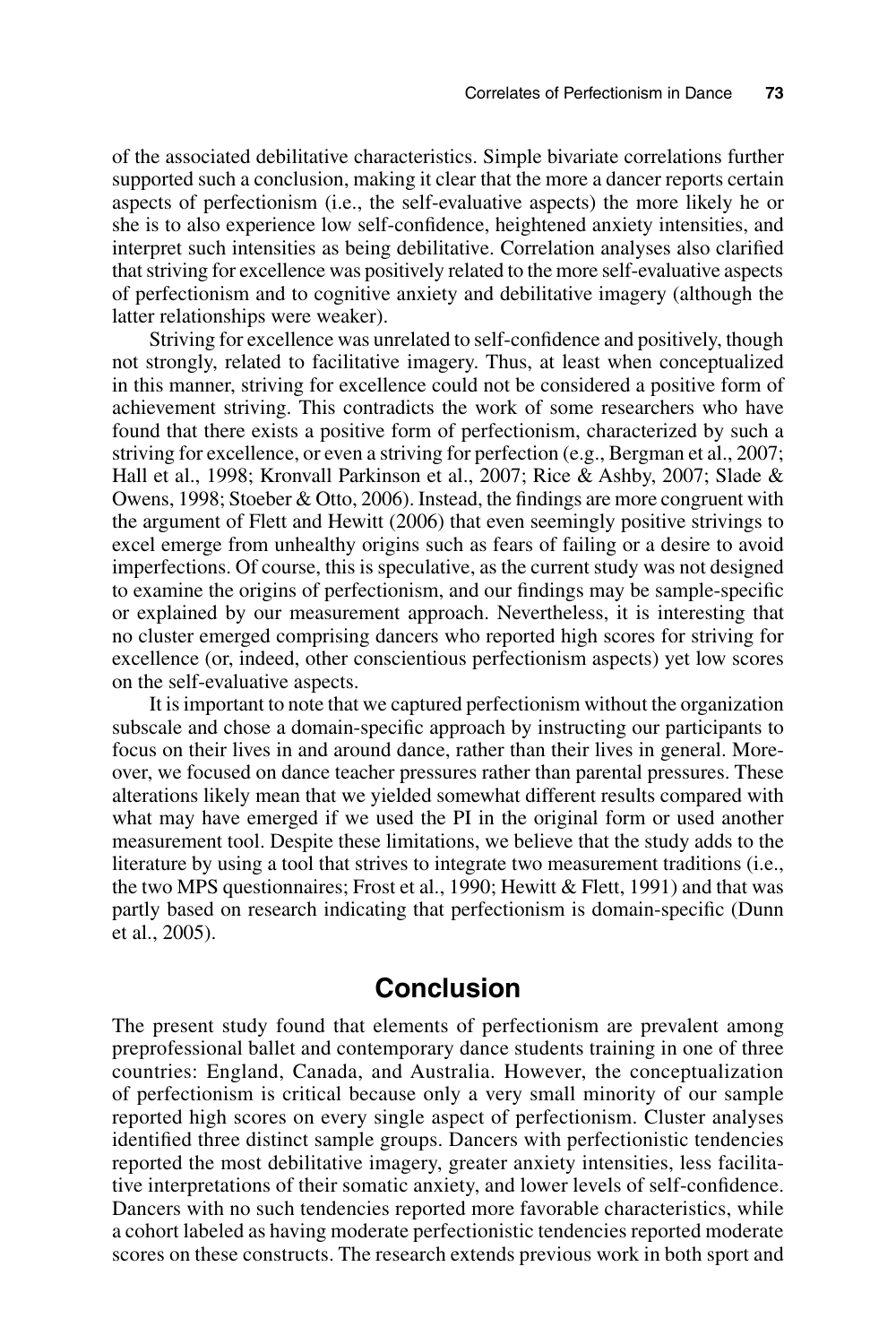dance and suggests that research could usefully begin to design interventions to help performers cope with perfectionism and its correlates, such as debilitative images and anxiety.

#### **Acknowledgments**

The authors are grateful to dancers and school directors for their time and to Frances Clarke and Gene Moyle for their assistance with data collection. A previous version of this manuscript was presented at the 18th annual meeting of the International Association for Dance Medicine and Science, Cleveland, Ohio, October 2008.

## **References**

- Albrecht, R.R., & Feltz, D.L. (1987). Generality and specificity of attention related to competitive anxiety and sport performance. *Journal of Sport Psychology, 9,* 231–246.
- Bergman, A.J., Nyland, J.E., & Burns, L.R. (2007). Correlates with perfectionism and the utility of a dual process model. *Personality and Individual Differences, 43,* 389–399.
- Carr, S., & Wyon, M. (2003). Motivational climate and goal orientations, trait anxiety and perfectionism in dance students. *Journal of Dance Medicine and Science, 7,* 105–114.
- Ciolkovitch, H. (2008). *The great stages of his life*. Retrieved 2nd February 2010 from www. nureyev.org/rudolf-nureyev-memories-interviews/rudolf-nureyev-anniversary-2008.
- Dunn, J.G.H., Gotwals, J.K., & Dunn, J.C. (2005). An examination of the domain specificity of perfectionism among intercollegiate student-athletes. *Personality and Individual Differences, 38,* 1439–1448.
- Flett, G.L., & Hewitt, P.L. (2006). Positive versus negative perfectionism in psychopathology. *Behavior Modification, 30,* 472–495.
- Flett, G.L., Hewitt, P.L., Blankstein, K.R., & Gray, L. (1998). Psychological distress and the frequency of perfectionistic thinking. *Journal of Personality and Social Psychology, 75,* 1363–1381.
- Frost, R.O., & DiBartolo, P.M. (2002). Perfectionism, anxiety, and obsessive-compulsive disorder. In G.L. Flett, & P.L. Hewitt (Eds.). *Perfectionism: Theory, Research and Treatment* (pp. 341-371). Washington, DC: American Psychological Association.
- Frost, R.O., & Henderson, K.J. (1991). Perfectionism and reactions to athletic competition. *Journal of Sport & Exercise Psychology, 13,* 323–335.
- Frost, R.O., Marten, P., Lahart, C., & Rosenblate, R. (1990). The dimensions of perfectionism. *Cognitive Therapy and Research, 14,* 449–468.
- Gore, P.A. (2000). Cluster analysis. In H.E.A. Tinsley & S.D. Brown (Eds.), *Handbook of applied multivariate statistics and mathematical modeling* (pp. 297–321). San Diego, CA: Academic Press.
- Gould, D., Dieffenbach, K., & Moffett, A. (2002). Psychological characteristics and their development in Olympic champions. *Journal of Applied Sport Psychology, 14,* 172–204.
- Grzegorek, J.L., Slaney, R.B., Franze, S., & Rice, K.G. (2004). Self-criticism, dependency, self-esteem, and grade point average satisfaction among clusters of perfectionists and nonperfectionists. *Journal of Counseling Psychology, 51,* 192–200.
- Haase, A.M., Prapavessis, H., & Owens, R.G. (2002). Perfectionism, social physique anxiety and disordered eating: A comparison of male and female elite athletes. *Psychology of Sport and Exercise, 3,* 209–222.
- Hair, J.F., Anderson, R.E., Tatham, R.L., & Black, W.C. (2005). *Multivariate data analysis* (6th ed.). Upper Saddle River, NJ: Prentice-Hall.
- Hall, H.K., Kerr, A.W., & Matthews, J. (1998). Precompetitive anxiety in sports: The contribution of achievement goals and perfectionism. *Journal of Sport & Exercise Psychology, 20,* 194–217.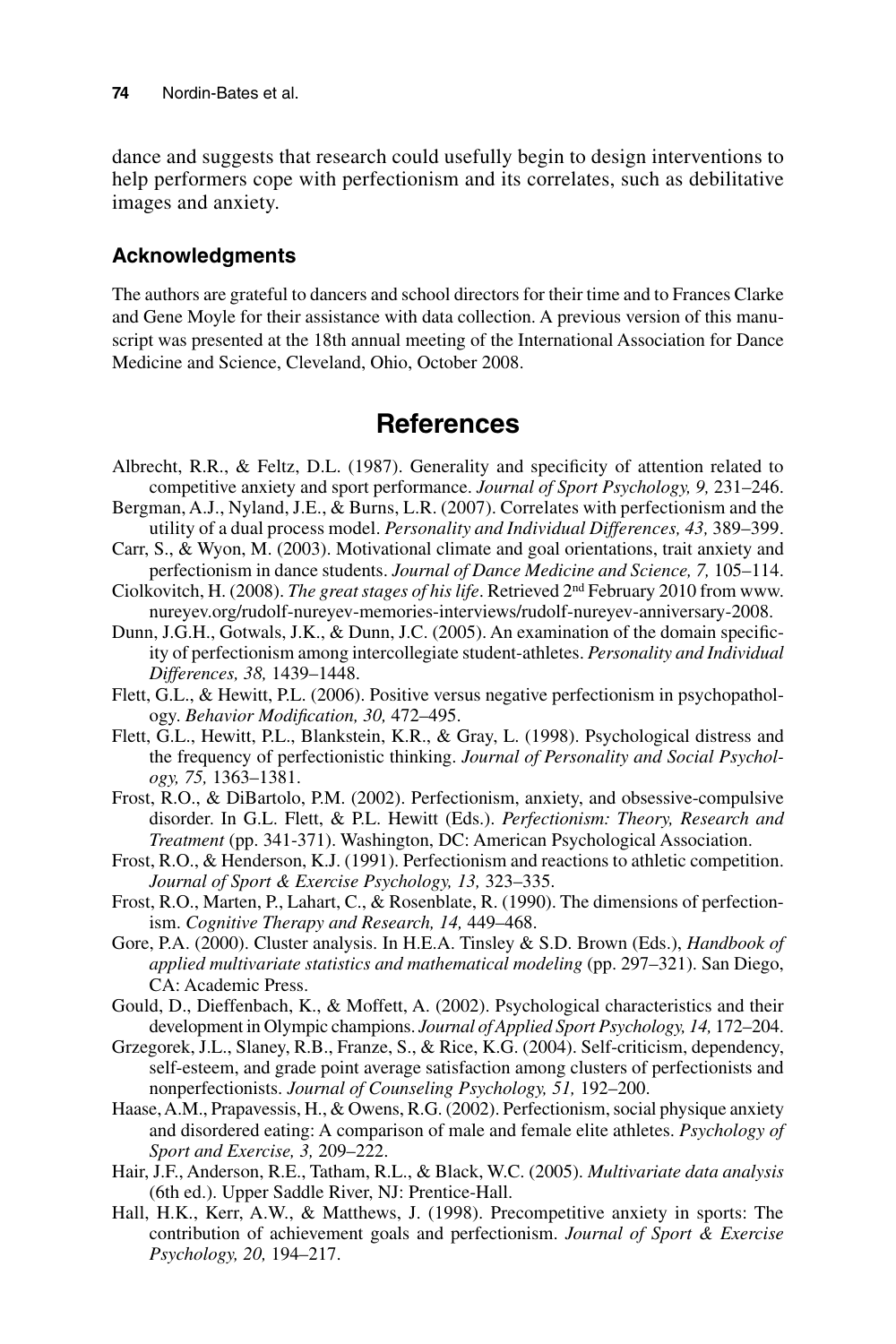Hamilton, L.H. (1998). *Advice for dancers*. San Francisco: Jossey-Bass.

- Hanton, S., Neil, R., & Mellalieu, S.D. (2008). Recent developments in competitive anxiety direction and competition stress research. *International Review of Sport and Exercise Psychology, 1,* 45–57.
- Harwood, C., Cumming, J., & Fletcher, D. (2004). Motivational profiles and psychological skills use within elite youth sport. *Journal of Applied Sport Psychology, 16,* 318–332.
- Hewitt, P.L., & Flett, G.L. (1991). Perfectionism in the self and social contexts: Conceptualization, assessment, and association with psychopathology. *Journal of Personality and Social Psychology, 60,* 456–470.
- Hill, R.W., Huelsman, T.J., Furr, R.M., Kibler, J., Vicente, B.B., & Kennedy, C. (2004). A new measure of perfectionism: The Perfectionism Inventory. *Journal of Personality Assessment, 82,* 80–91.
- Hodge, K., & Petlichkoff, L. (2000). Goal profiles in sport motivation: A cluster analysis. *Journal of Sport & Exercise Psychology, 22,* 256–272.
- Jackson, J. (2005). My dance and the ideal body: Looking at ballet practice from the inside out. *Research in Dance Education, 6,* 25–40.
- Jones, G., & Swain, A.B.J. (1992). Intensity and direction dimensions of competitive state anxiety and relationships with competitiveness. *Perceptual and Motor Skills, 74,* 467–472.
- Jones, G., & Swain, A. (1995). Predispositions to experience debilitative and facilitative anxiety in elite and non-elite performance. *The Sport Psychologist, 9,* 201–211.
- Koivula, N., Hassmén, P., & Fallby, J. (2002). Self-esteem and perfectionism in elite athletes: Effects on competitive anxiety and self-confidence. *Personality and Individual Differences, 32,* 865–875.
- Krasnow, D., Mainwaring, L., & Kerr, G. (1999). Injury, stress, and perfectionism in young dancers and gymnasts. *Journal of Dance Medicine and Science, 3,* 51–58.
- Kronvall Parkinson, M., Hanrahan, S.J., Stanimirovic, R., & Sharp, L. (2007). *The effects of perfectionism and physical self-concept on pre-performance anxiety in elite female gymnasts, basketball players, and ballet dancers.* Presented at the 17th Annual Meeting of the International Association for Dance Medicine and Science, Canberra Australia.
- Liston, M., Frost, A.A.M., & Mohr, P.B. (2003). The prediction of musical performance anxiety. *Medical Problems of Performing Artists, 18,* 120–126.
- Martens, R., Vealey, R.S., Burton, D., Bump, L., & Smith, D.E. (1990). Development and validation of the Competitive Sports Anxiety Inventory-2. In R. Martens, R.S. Vealey, & D. Burton (Eds.), *Competitive anxiety in sport* (pp. 117–178). Champaign, IL: Human Kinetics.
- Martinent, G., & Ferrand, C. (2007). A cluster analysis of precompetitive anxiety: Relationship with perfectionism and trait anxiety. *Personality and Individual Differences, 43,* 1676–1686.
- McLean, N., & Sharp, L. (1999). *Performance anxiety: The roles of perfectionism, anxiety sensitivity, and cognitive appraisal.* Presented at the 13th Annual Meeting of the International Association for Dance Medicine and Science, Laban, London.
- Mellalieu, S.D., Hanton, S., & O'Brien, M. (2004). Intensity and direction of competitive anxiety as a function of sport type and experience. *Scandinavian Journal of Medicine & Science in Sports, 14,* 326–334.
- Mor, S., Day, H.I., Flett, G.L., & Hewitt, P.L. (1995). Perfectionism, control, and components of performance anxiety in professional artists. *Cognitive Therapy and Research, 19,* 207–225.
- Morris, G. (2003). Problems with ballet: Steps, style and training. *Research in Dance Education, 4,* 17–30.
- Murphy, S.M., Nordin, S.M., & Cumming, J. (2008). Imagery in sport, exercise, and dance. In T. Horn (Ed.), *Advances in sport psychology* (3rd ed.). Champaign, IL: Human Kinetics.
- Nordin, S.M., & Cumming, J. (2005). Professional dancers describe their imagery: Where, when, what, why, and how. *The Sport Psychologist, 19,* 395–416.